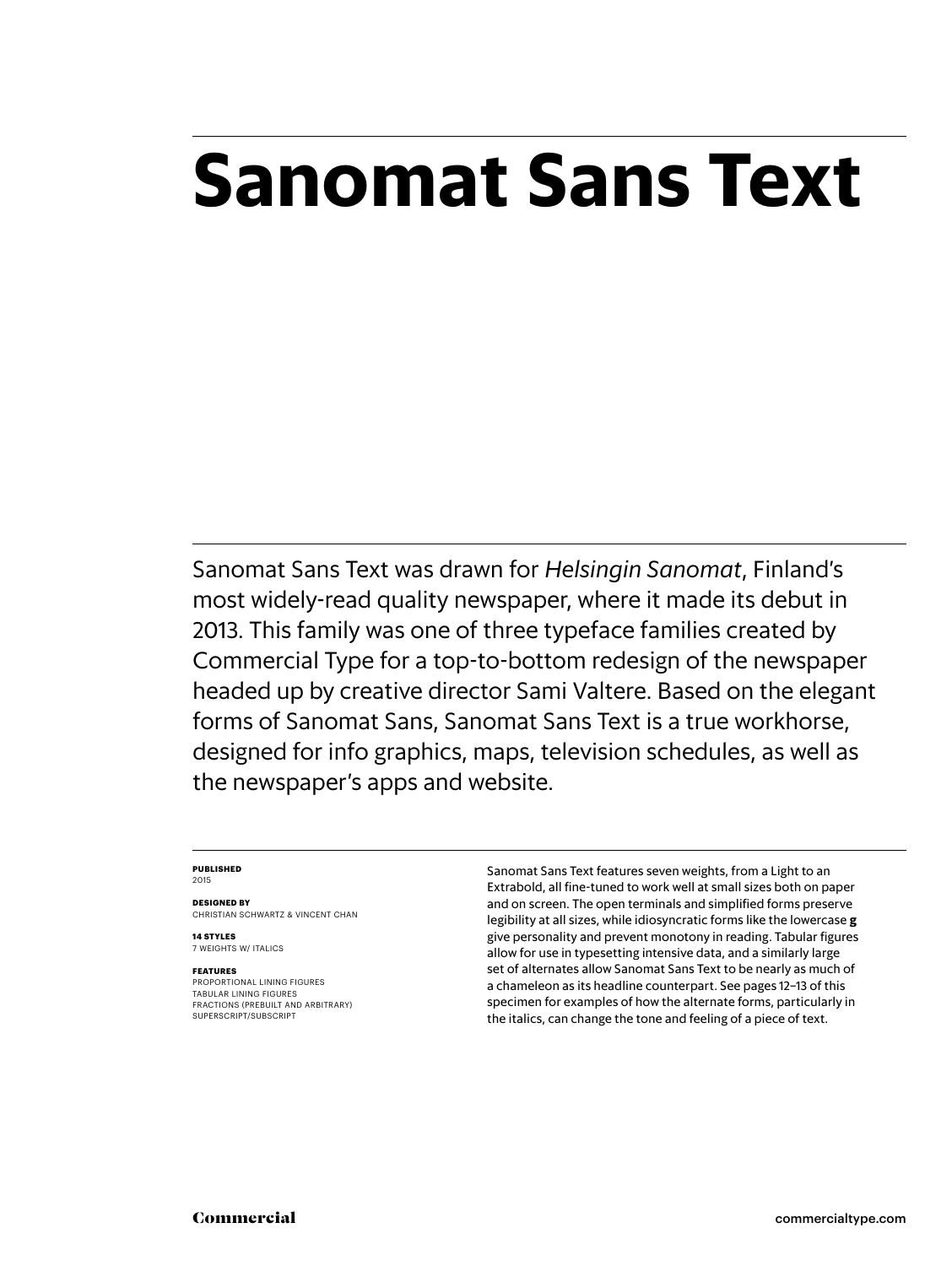Sanomat Sans Text Light *Sanomat Sans Text Light Italic* Sanomat Sans Text Book *Sanomat Sans Text Book Italic* Sanomat Sans Text Regular *Sanomat Sans Text Regular Italic* Sanomat Sans Text Medium *Sanomat Sans Text Medium Italic* **Sanomat Sans Text Semibold** *Sanomat Sans Text Semibold Italic* **Sanomat Sans Text Bold** *Sanomat Sans Text Bold Italic* **Sanomat Sans Text Ultra Bold** *Sanomat Sans Text Ultra Bold Italic*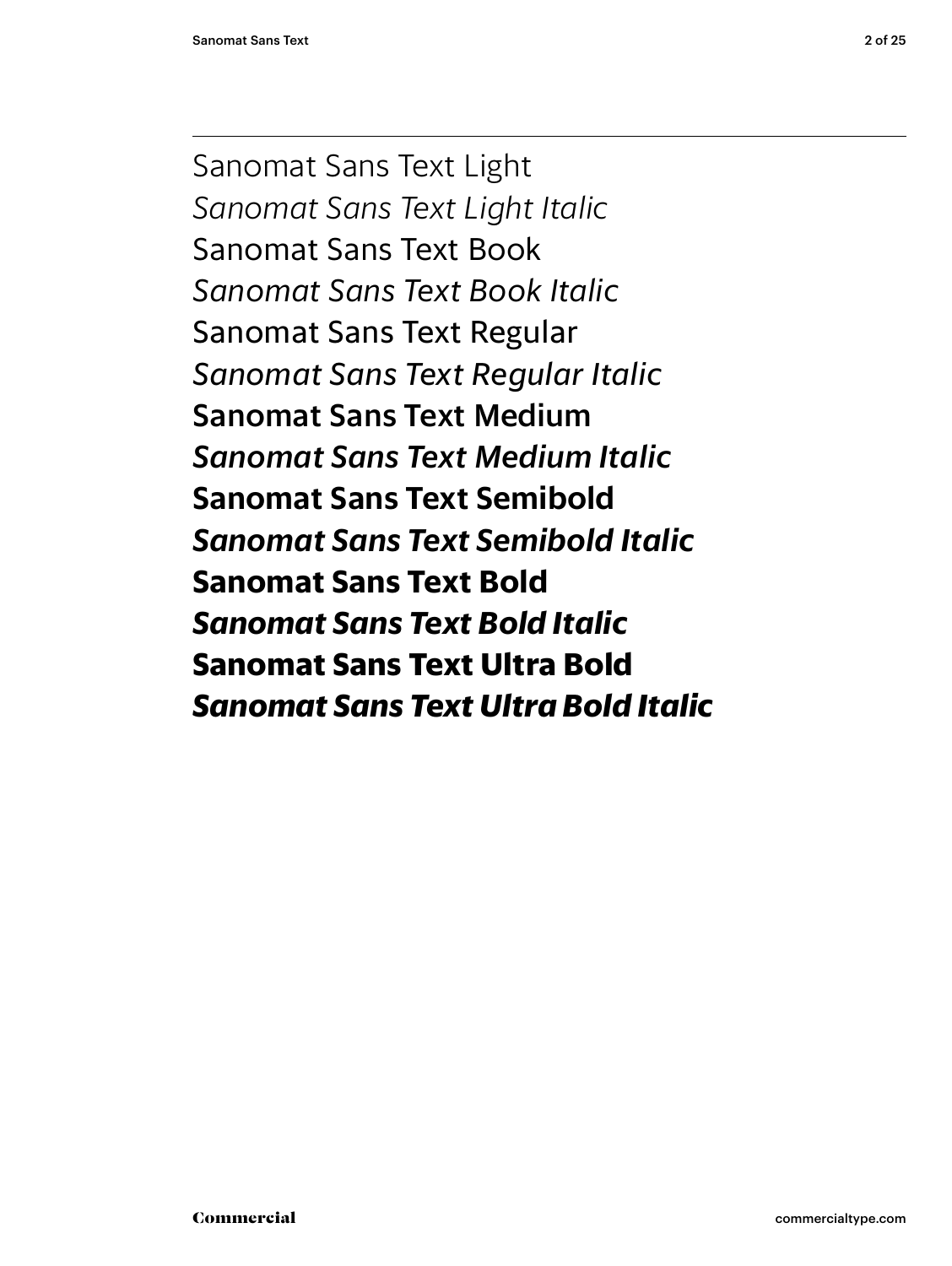bespoke knits & quilted goods are procured Það leggst vel í hann að vera orðinn staðarlistamaður *Ce fut en 1721 que l'université obtint du pape Jean XXII* SANOMAT SANS TEXT LIGHT, LIGHT ITALIC, 18 PT [ALTERNATE K Q g l, ITALIC a]

Türkiye'de 9 özel müze var, bunlarin sadece In 1911 krijgt poptical-art navolging in Frankrijk onder *Cel mai aşteptat film românesc al anului, va fi lansat* Sanomat Sans TEXT book, book Italic, 18 pt

high cost of mobile-forward development And the west wall glowed in a brilliant luminescence *La nuova comunità, scrive Sonnino, «non disporrà di*

SANOMAT SANS TEXT REGULAR, REGULAR ITALIC, 18 PT [ALTERNATE M, ITALIC a]

A sudden stillness in the rhythm of things Vjolin li għandu 300 sena u li jiswa' €100 miljuni, ser *Sammen med sine to brødre startet han tidsskriftet*

SANOMAT SANS TEXT MEDIUM, MEDIUM ITALIC, 18 PT [ALTERNATE ITALIC a d e f]

**Work began as early as the summer of 1972 De kern van deze sambasoort is over het algemeen** *Asked her committee to re-evaluate over 200 cases* Sanomat Sans TEXT semibold, semibold Italic, 18 pt

**Der 1951 geborene Joseph won ist einer der A market capitalisation of £467.8 million as of 2011** *Pierre wywarł duży wpływ na surrealistów i do dziś*

Sanomat Sans TEXT bold, bold Italic, 18 pt

**Funcionários da Secretaria dos Negócios Justices will convene to discuss prior decisions on** *Suomessa elokuvateattereista on tullut erityisesti*

SANOMAT SANS TEXT EXTRA BOLD, EXTRA BOLD ITALIC, 18 PT [ALTERNATE J]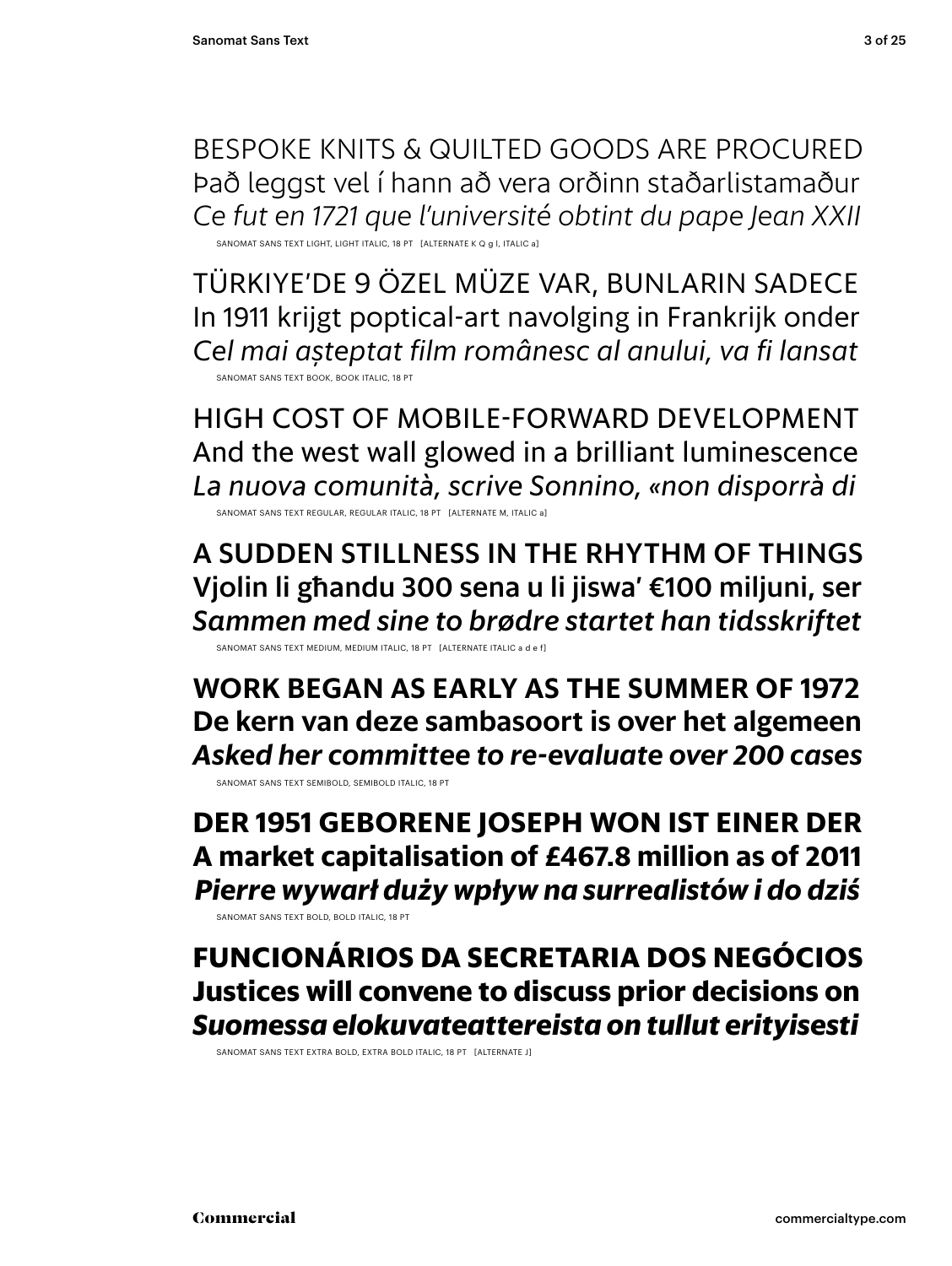Book all caps

Book

**MEDIUM** 

Proportional Lining figures

Book Italic

Medium

Sanomat Sans Text Book, Book italic, Medium, 16/19 PT

The Spanish War, which began in 1739, and the French war which soon followed it occasioned further increase of the debt, which, on the 31st of December 1748, after it had been concluded by the Treaty of Aix-la-Chapelle, amounted to £78,293,313. The most profound peace of the seventeen years of continuance had taken no more than £8,328,354 from it. A war of less than nine years' continuance added £31,338,689 to it (Refer to James Postlethwaite's *History of the Public Revenue*). During the administration of Mr. Pelham, the interest of the public debt was reduced from 4% to 3%; or at least measures were taken for reducing it, from four to three per cent; the sinking fund was increased, and some part of the public debt was paid off. In 1755, before the breaking out of the late war, the funded debt of Great Britain amounted to £72,289,673. On the 5th of January 1763, at the conclusion of the peace, the funded debt amounted to £122,603,336, whereas the unfunded debt has been stated at £13,927,589. But the expense occasioned by the war did not end with the conclusion of the peace, so that though, on the 5th of January 1764, the funded debt was increased (partly by a new loan, and partly by funding a part of the unfunded debt) to £129,586,782, there still remained (according to the very well informed author of *Considerations on the Trade and Finances of Great Britain*) an unfunded debt which was brought to account in that and the following

Book Italic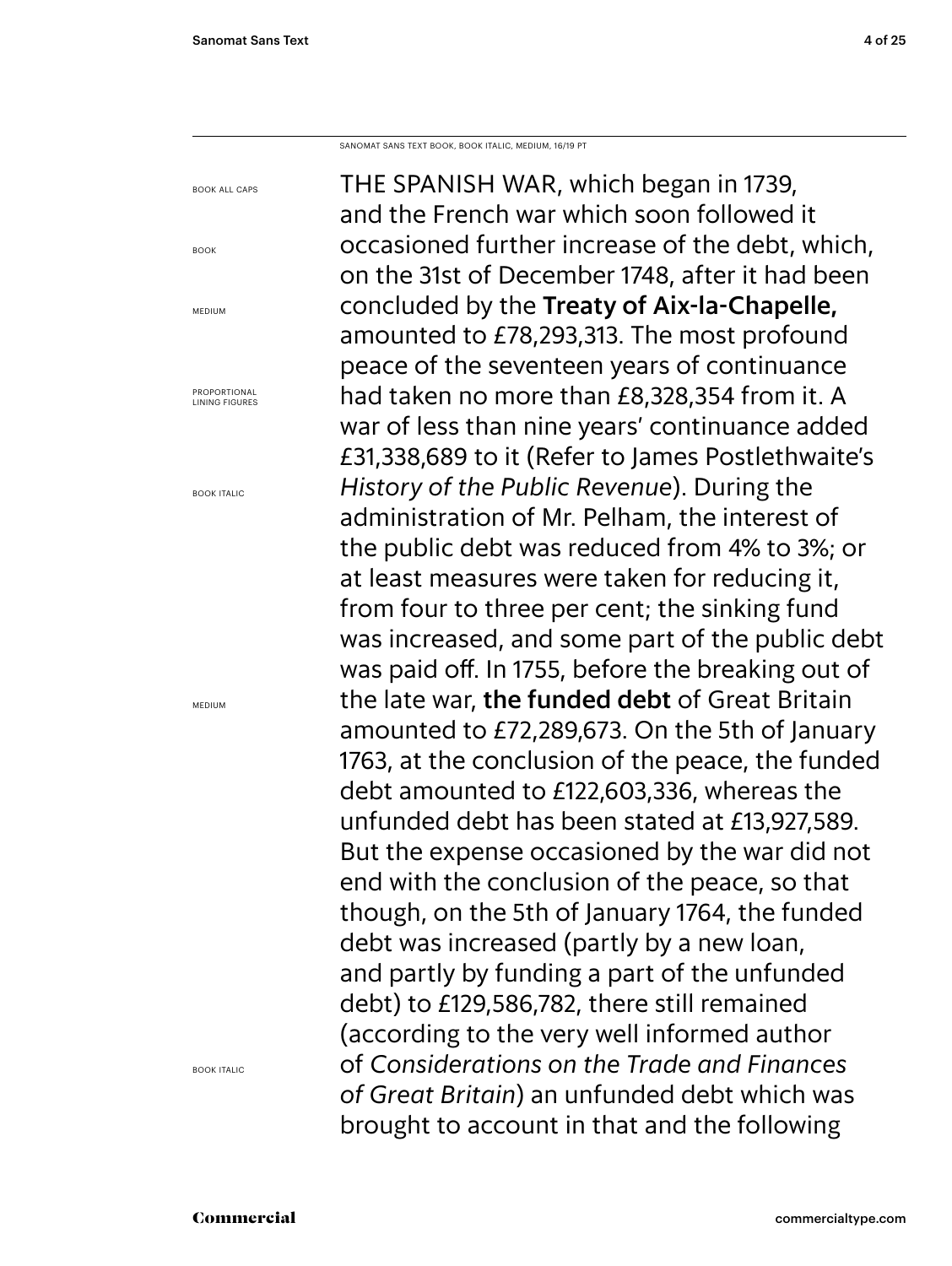Sanomat Sans Text regular, regular italic, semibold, 16/19 PT

regular all caps regular SEMIROLD Proportional Lining figures regular Italic semibold regular Italic

The Spanish War, which began in 1739, and the French war which soon followed it occasioned further increase of the debt, which, on the 31st of December 1748, after it had been concluded by the **Treaty of Aix-la-Chapelle,** amounted to £78,293,313. The most profound peace of the seventeen years of continuance had taken no more than £8,328,354 from it. A war of less than nine years' continuance added £31,338,689 to it (Refer to James Postlethwaite's *History of the Public Revenue*). During the administration of Mr. Pelham, the interest of the public debt was reduced from 4% to 3%; or at least measures were taken for reducing it, from four to three per cent; the sinking fund was increased, and some part of the public debt was paid off. In 1755, before the breaking out of the late war, **the funded debt** of Great Britain amounted to £72,289,673. On the 5th of January 1763, at the conclusion of the peace, the funded debt amounted to £122,603,336, whereas the unfunded debt has been stated at £13,927,589. But the expense occasioned by the war did not end with the conclusion of the peace, so that though, on the 5th of January 1764, the funded debt was increased (partly by a new loan, and partly by funding a part of the unfunded debt) to £129,586,782, there still remained (according to the very well informed author of *Considerations on the Trade and Finances of Great Britain*) an unfunded debt which was brought to account in that and the following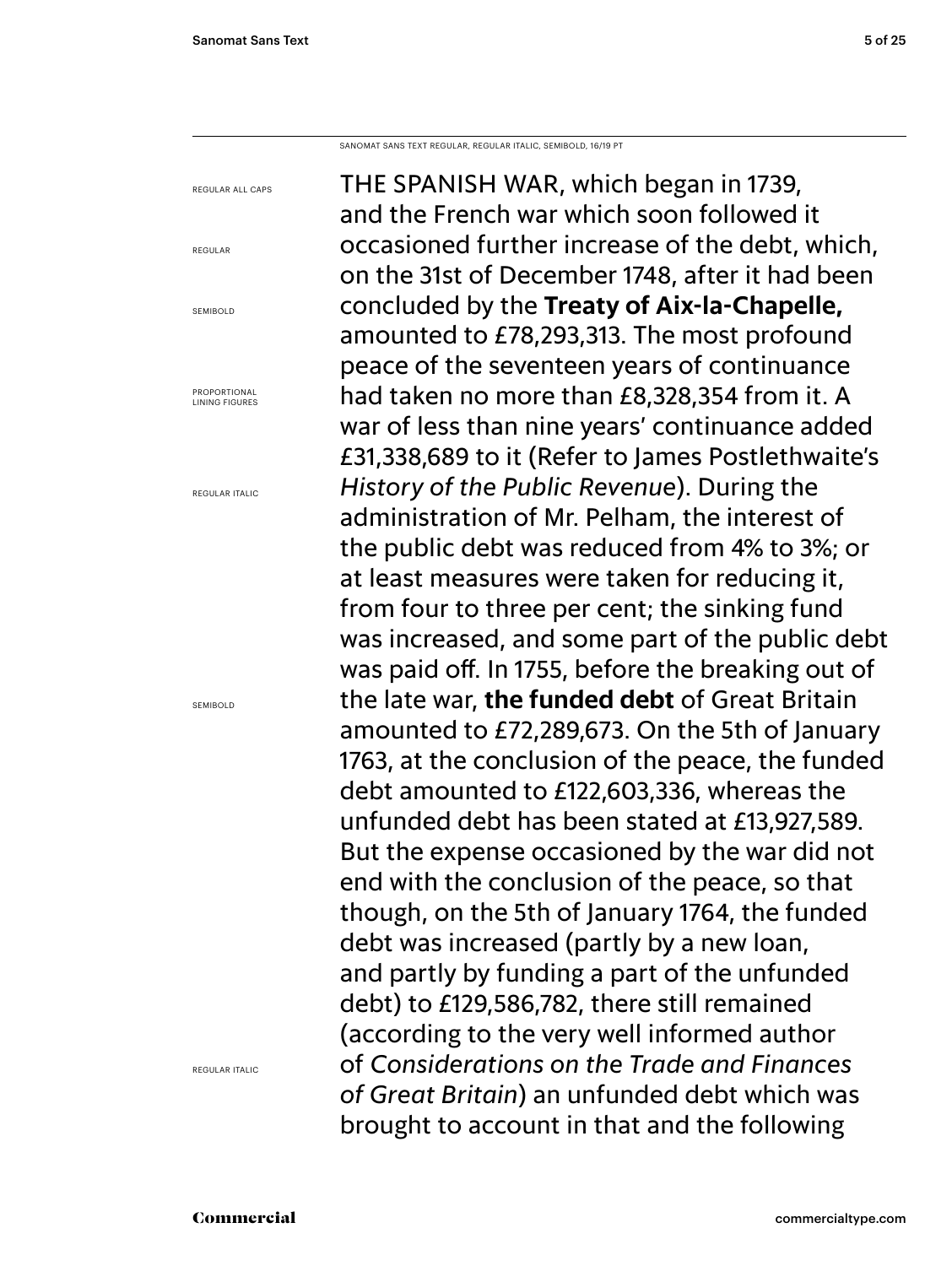Sanomat Sans Text Book, Book Italic, medium, 11/13 PT

# The Psychology of Beauty

Every introduction to the problems of aesthetics begins by acknowledging the existence and claims of two methods of attack—the *general, philosophical, deductive*, which starts from a complete metaphysics and installs beauty in its place among the other great concepts; and the *empirical*, or *inductive*, which seeks to disengage a general principle of beauty from the objects of aesthetic experience and the facts of aesthetic enjoyment: a prime example of Fechner's "aesthetics from above and from below."

# Methodologies

The first was the method of aesthetics par excellence. It was indeed only through the desire of an eighteenth-century philosopher, Baumgarten, to round out his "architectonic" of metaphysics that the science received its name, as designating the theory of knowledge in the form of feeling, parallel to that of "clear," logical thought. Kant, Schelling, and Hegel, again, made use of the concept of *the Beautiful* as a kind of keystone or cornice for their respective philosophical edifices. Aesthetics, then, came into being as the philosophy of the Beautiful, and it may be asked why this philosophical aesthetics does not suffice—why beauty should need for its understanding also an aesthetics "von unten." The answer is not that no system of philosophy is universally accepted, but that *the general aesthetic theories* have not, as yet at least, succeeded in answering the plain questions of "the plain man" in regard to concrete beauty. Kant, indeed, frankly denied that the explanation of concrete beauty, or "Doctrine of Taste," as he called it, was possible, while the various definers of beauty as "the union of the Real Sanomat Sans Text Regular, regular Italic, semiBOLD, 11/13 PT

# **The Psychology of Beauty**

Every introduction to the problems of aesthetics begins by acknowledging the existence and claims of two methods of attack—the *general, philosophical, deductive*, which starts from a complete metaphysics and installs beauty in its place among the other great concepts; and the *empirical*, or *inductive*, which seeks to disengage a general principle of beauty from the objects of aesthetic experience and the facts of aesthetic enjoyment: a prime example of Fechner's "aesthetics from above and from below."

# **Methodologies**

The first was the method of aesthetics par excellence. It was indeed only through the desire of an eighteenth-century philosopher, Baumgarten, to round out his "architectonic" of metaphysics that the science received its name, as designating the theory of knowledge in the form of feeling, parallel to that of "clear," logical thought. Kant, Schelling, and Hegel, again, made use of the concept of *the Beautiful* as a kind of keystone or cornice for their respective philosophical edifices. Aesthetics, then, came into being as the philosophy of the Beautiful, and it may be asked why this philosophical aesthetics does not suffice why beauty should need for its understanding also an aesthetics "von unten." The answer is not that no system of philosophy is universally accepted, but that *the general aesthetic theories* have not, as yet at least, succeeded in answering the plain questions of "the plain man" in regard to concrete beauty. Kant, indeed, frankly denied that the explanation of concrete beauty, or "Doctrine of Taste," as he called it, was possible, while the various definers of beauty as "the union of the Real and the Ideal"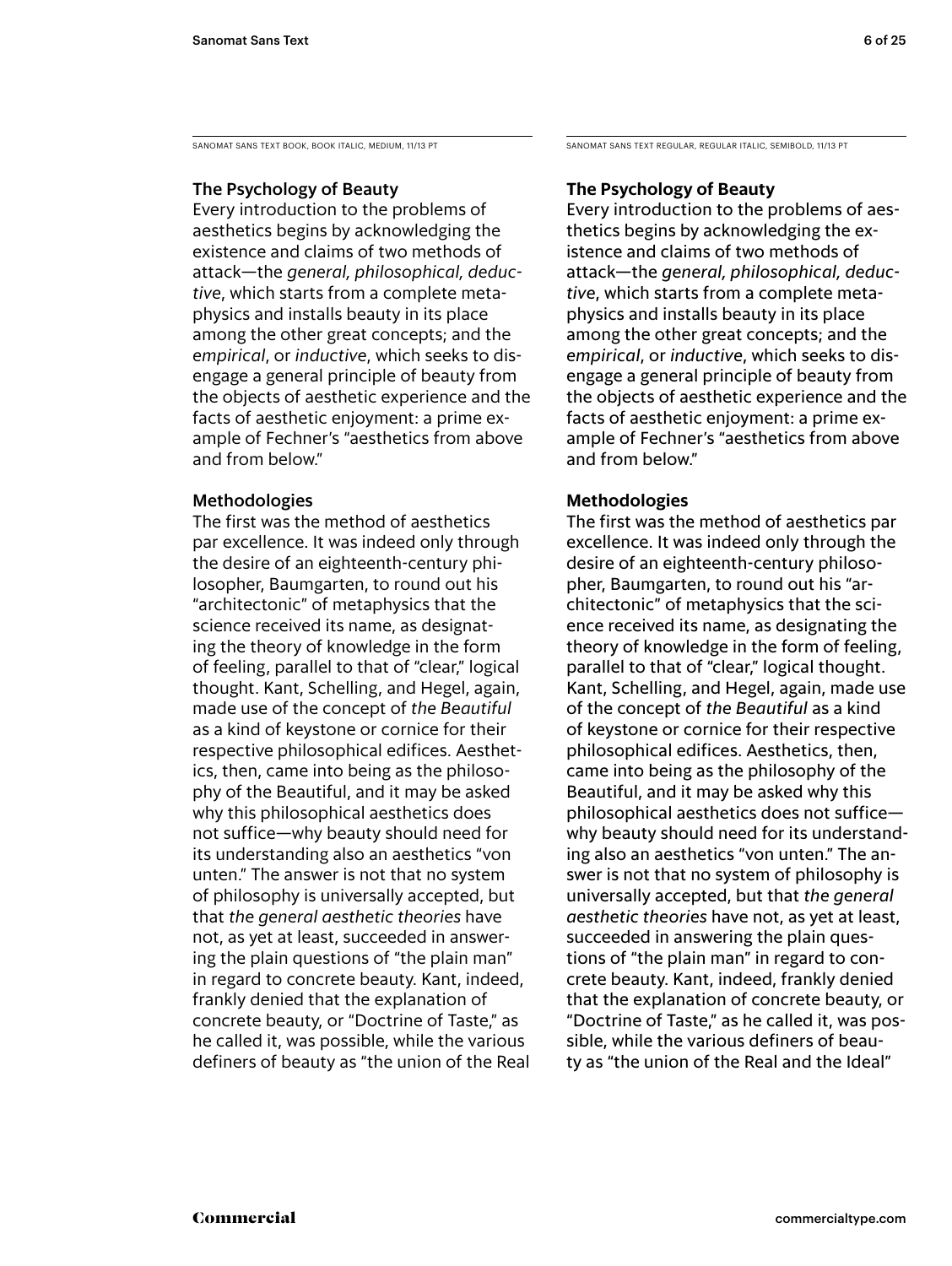SANOMAT SANS TEXT LIGHT, LIGHT ITALIC, MEDIUM, 11/13 PT

# The Psychology of Beauty

Every introduction to the problems of aesthetics begins by acknowledging the existence and claims of two methods of attack the *general, philosophical, deductive*, which starts from a complete metaphysics and installs beauty in its place among the other great concepts; and the *empirical*, or *inductive*, which seeks to disengage a general principle of beauty from the objects of aesthetic experience and the facts of aesthetic enjoyment: a prime example of Fechner's "aesthetics from above and from below."

# Methodologies

The first was the method of aesthetics par excellence. It was indeed only through the desire of an eighteenth-century philosopher, Baumgarten, to round out his "architectonic" of metaphysics that the science received its name, as designating the theory of knowledge in the form of feeling, parallel to that of "clear," logical thought. Kant, Schelling, and Hegel, again, made use of the concept of *the Beautiful* as a kind of keystone or cornice for their respective philosophical edifices. Aesthetics, then, came into being as the philosophy of the Beautiful, and it may be asked why this philosophical aesthetics does not suffice—why beauty should need for its understanding also an aesthetics "von unten." The answer is not that no system of philosophy is universally accepted, but that *the general aesthetic theories* have not, as yet at least, succeeded in answering the plain questions of "the plain man" in regard to concrete beauty. Kant, indeed, frankly denied that the explanation of concrete beauty, or "Doctrine of Taste," as he called it, was possible, while the various definers of beauty as "the union of the Real and the Ideal" "the expression of the Ideal to Sense," have done no more than he. No one of *these* aesthetic systems,

Sanomat Sans Text medium, medium Italic, bold, 11/13 PT

# **The Psychology of Beauty**

Every introduction to the problems of aesthetics begins by acknowledging the existence and claims of two methods of attack—the *general, philosophical, deductive*, which starts from a complete metaphysics and installs beauty in its place among the other great concepts; and the *empirical*, or *inductive*, which seeks to disengage a general principle of beauty from the objects of aesthetic experience and the facts of aesthetic enjoyment: a prime example of Fechner's "aesthetics from above and from below." The first was the method of aesthetics par excellence. It was indeed only through the desire of an eighteenthcentury philosopher, Baumgarten, to round out his "architectonic" of metaphysics that the science received its name, as designat-

Sanomat Sans Text semibold, semibold Italic, extra bold, 11/13 PT

# **The Psychology of Beauty**

**Every introduction to the problems of aesthetics begins by acknowledging the existence and claims of two methods of attack—the** *general, philosophical, deductive***, which starts from a complete metaphysics and installs beauty in its place among the other great concepts; and the**  *empirical***, or** *inductive***, which seeks to disengage a general principle of beauty from the objects of aesthetic experience and the facts of aesthetic enjoyment: a prime example of Fechner's "aesthetics from above and from below." The first was the method of aesthetics par excellence. It was indeed only through the desire of an eighteenthcentury philosopher, Baumgarten, to round out his "architectonic" of metaphysics that the science received its name, as**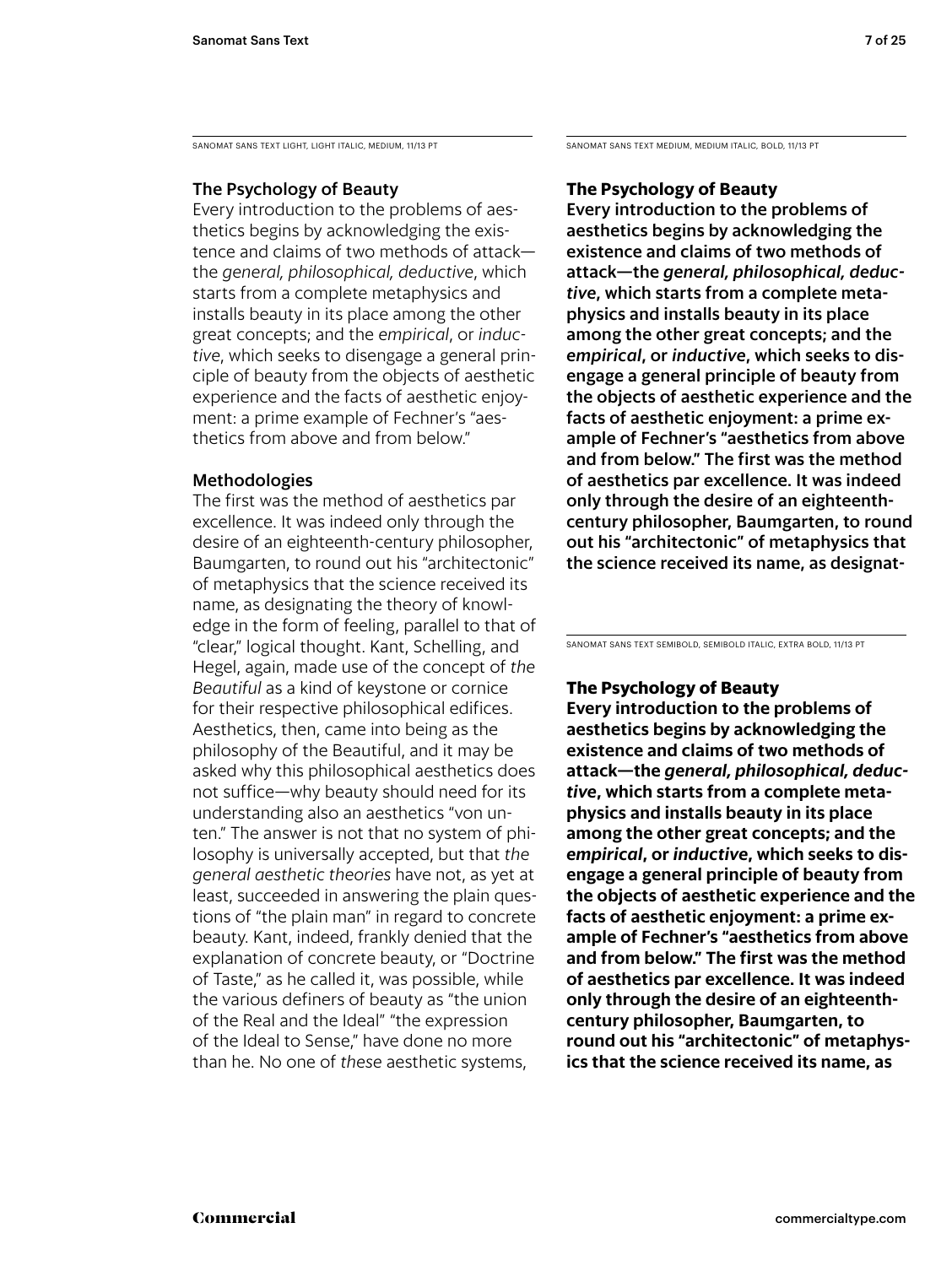Sanomat Sans Text Book, Book Italic, medium, 10/12 PT

# The Psychology of Beauty

Every introduction to the problems of aesthetics begins by acknowledging the existence and claims of two methods of attack—the *general, philosophical, deductive*, which starts from a complete metaphysics and installs beauty in its place among the other great concepts; and the *empirical*, or *inductive*, which seeks to disengage a general principle of beauty from the objects of aesthetic experience and the facts of aesthetic enjoyment: a prime example of Fechner's "aesthetics from above and from below."

# Methodologies

The first was the method of aesthetics par excellence. It was indeed only through the desire of an eighteenth-century philosopher, Baumgarten, to round out his "architectonic" of metaphysics that the science received its name, as designating the theory of knowledge in the form of feeling, parallel to that of "clear," logical thought. Kant, Schelling, and Hegel, again, made use of the concept of *the Beautiful* as a kind of keystone or cornice for their respective philosophical edifices. Aesthetics, then, came into being as the philosophy of the Beautiful, and it may be asked why this philosophical aesthetics does not suffice—why beauty should need for its understanding also an aesthetics "von unten." The answer is not that no system of philosophy is universally accepted, but that *the general aesthetic theories* have not, as yet at least, succeeded in answering the plain questions of "the plain man" in regard to concrete beauty. Kant, indeed, frankly denied that the explanation of concrete beauty, or "Doctrine of Taste," as he called it, was possible, while the various definers of beauty as "the union of the Real and the Ideal" "the expression of the Ideal to Sense," have done no more than he. No one of *these* aesthetic systems, in spite of volumes of so-called application of their principles to works of art, has been able to furnish a criterion of beauty. The criticism of the generations is summed up in the mild remark of Fechner, in his "Vorschule der Aesthetik," to the effect that the philosophical path leaves one in conceptions that, by reason

Sanomat Sans Text Regular, regular Italic, semiBOLD, 10/12 PT

# **The Psychology of Beauty**

Every introduction to the problems of aesthetics begins by acknowledging the existence and claims of two methods of attack—the *general, philosophical, deductive*, which starts from a complete metaphysics and installs beauty in its place among the other great concepts; and the *empirical*, or *inductive*, which seeks to disengage a general principle of beauty from the objects of aesthetic experience and the facts of aesthetic enjoyment: a prime example of Fechner's "aesthetics from above and from below."

# **Methodologies**

The first was the method of aesthetics par excellence. It was indeed only through the desire of an eighteenth-century philosopher, Baumgarten, to round out his "architectonic" of metaphysics that the science received its name, as designating the theory of knowledge in the form of feeling, parallel to that of "clear," logical thought. Kant, Schelling, and Hegel, again, made use of the concept of *the Beautiful* as a kind of keystone or cornice for their respective philosophical edifices. Aesthetics, then, came into being as the philosophy of the Beautiful, and it may be asked why this philosophical aesthetics does not suffice—why beauty should need for its understanding also an aesthetics "von unten." The answer is not that no system of philosophy is universally accepted, but that *the general aesthetic theories* have not, as yet at least, succeeded in answering the plain questions of "the plain man" in regard to concrete beauty. Kant, indeed, frankly denied that the explanation of concrete beauty, or "Doctrine of Taste," as he called it, was possible, while the various definers of beauty as "the union of the Real and the Ideal" "the expression of the Ideal to Sense," have done no more than he. No one of *these* aesthetic systems, in spite of volumes of so-called application of their principles to works of art, has been able to furnish a criterion of beauty. The criticism of the generations is summed up in the mild remark of Fechner, in his "Vorschule der Aesthetik," to the effect that the philosophical path leaves one in conceptions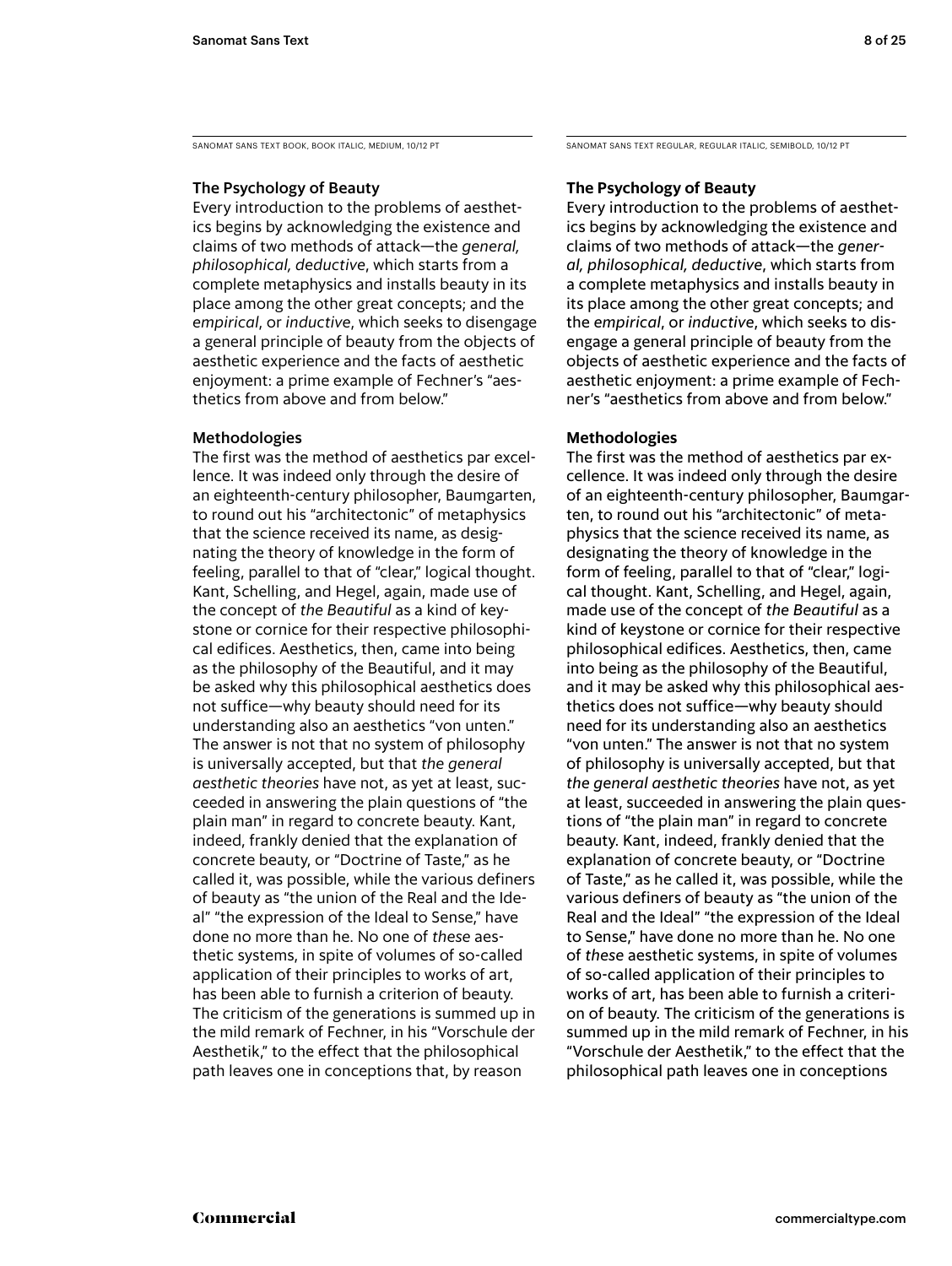SANOMAT SANS TEXT LIGHT, LIGHT ITALIC, MEDIUM, 10/12 PT

# The Psychology of Beauty

Every introduction to the problems of aesthetics begins by acknowledging the existence and claims of two methods of attack—the *general, philosophical, deductive*, which starts from a complete metaphysics and installs beauty in its place among the other great concepts; and the *empirical*, or *inductive*, which seeks to disengage a general principle of beauty from the objects of aesthetic experience and the facts of aesthetic enjoyment: a prime example of Fechner's "aesthetics from above and from below."

# Methodologies

The first was the method of aesthetics par excellence. It was indeed only through the desire of an eighteenth-century philosopher, Baumgarten, to round out his "architectonic" of metaphysics that the science received its name, as designating the theory of knowledge in the form of feeling, parallel to that of "clear," logical thought. Kant, Schelling, and Hegel, again, made use of the concept of *the Beautiful* as a kind of keystone or cornice for their respective philosophical edifices. Aesthetics, then, came into being as the philosophy of the Beautiful, and it may be asked why this philosophical aesthetics does not suffice—why beauty should need for its understanding also an aesthetics "von unten." The answer is not that no system of philosophy is universally accepted, but that *the general aesthetic theories* have not, as yet at least, succeeded in answering the plain questions of "the plain man" in regard to concrete beauty. Kant, indeed, frankly denied that the explanation of concrete beauty, or "Doctrine of Taste," as he called it, was possible, while the various definers of beauty as "the union of the Real and the Ideal" "the expression of the Ideal to Sense," have done no more than he. No one of *these* aesthetic systems, in spite of volumes of so-called application of their principles to works of art, has been able to furnish a criterion of beauty. The criticism of the generations is summed up in the mild remark of Fechner, in his "Vorschule der Aesthetik," to the effect that the philosophical path leaves one in conceptions that, by reason of their generality,

Sanomat Sans Text medium, medium Italic, bold, 10/12 PT

# **The Psychology of Beauty**

Every introduction to the problems of aesthetics begins by acknowledging the existence and claims of two methods of attack—the *general, philosophical, deductive*, which starts from a complete metaphysics and installs beauty in its place among the other great concepts; and the *empirical*, or *inductive*, which seeks to disengage a general principle of beauty from the objects of aesthetic experience and the facts of aesthetic enjoyment: a prime example of Fechner's "aesthetics from above and from below." The first was the method of aesthetics par excellence. It was indeed only through the desire of an eighteenth-century philosopher, Baumgarten, to round out his "architectonic" of metaphysics that the science received its name, as designating the theory of knowledge in the form of feeling, parallel to that of "clear," logical thought. Kant, Schelling, and Hegel, again, made use of the concept of *the Beauti-*

Sanomat Sans Text semibold, semibold Italic, extra bold, 10/12 PT

# **The Psychology of Beauty**

**Every introduction to the problems of aesthetics begins by acknowledging the existence and claims of two methods of attack—the** *general, philosophical, deductive***, which starts from a complete metaphysics and installs beauty in its place among the other great concepts; and the** *empirical***, or** *inductive***, which seeks to disengage a general principle of beauty from the objects of aesthetic experience and the facts of aesthetic enjoyment: a prime example of Fechner's "aesthetics from above and from below." The first was the method of aesthetics par excellence. It was indeed only through the desire of an eighteenth-century philosopher, Baumgarten, to round out his "architectonic" of metaphysics that the science received its name, as designating the theory of knowledge in the form of feeling, parallel to that of "clear," logical thought. Kant, Schelling, and Hegel, again, made use of the concept of** *the Beauti-*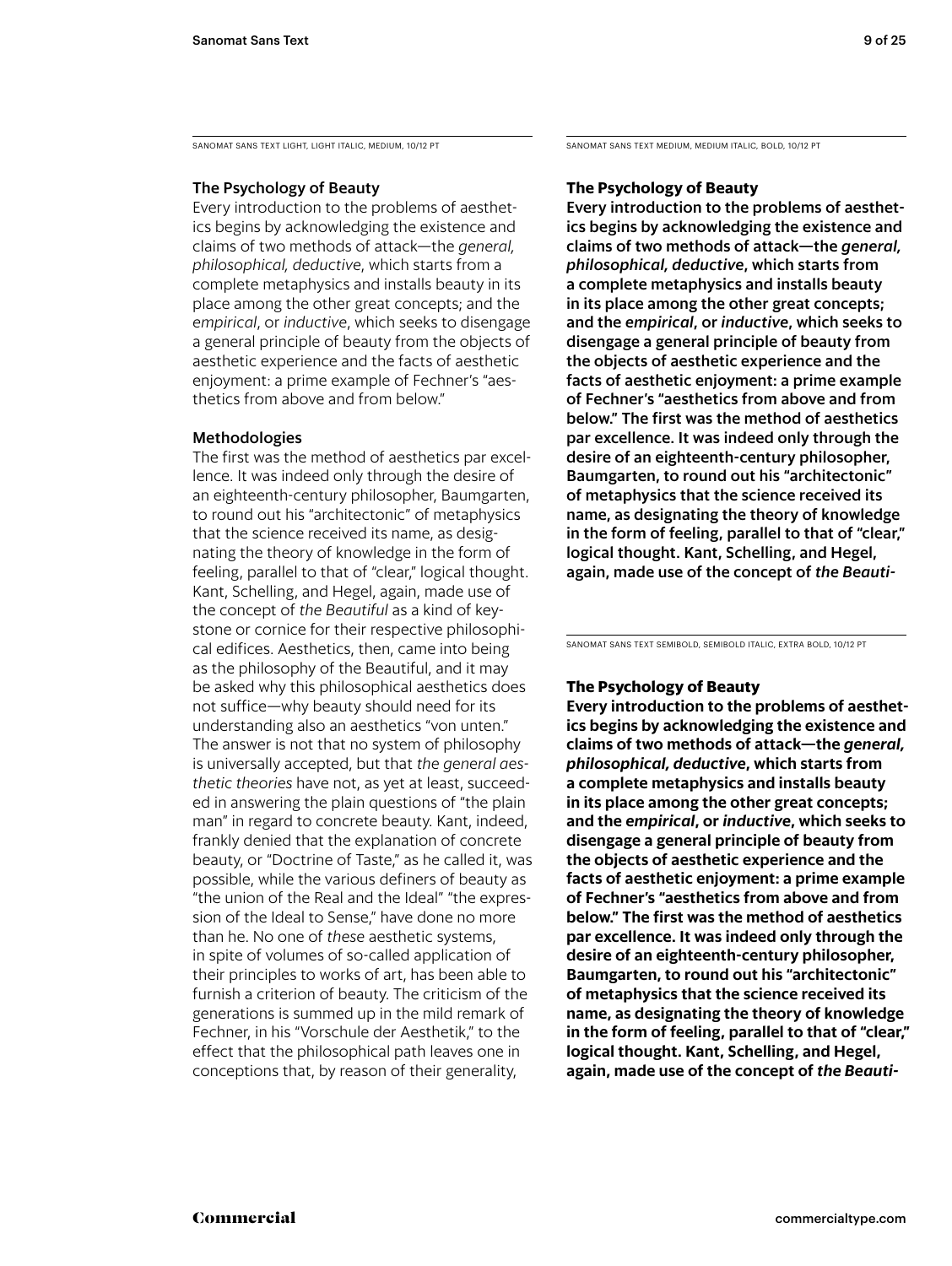Sanomat Sans Text Book, Book Italic, medium, 9/11 PT

## The Psychology of Beauty

Every introduction to the problems of aesthetics begins by acknowledging the existence and claims of two methods of attack—the *general, philosophical, deductive*, which starts from a complete metaphysics and installs beauty in its place among the other great concepts; and the *empirical*, or *inductive*, which seeks to disengage a general principle of beauty from the objects of aesthetic experience and the facts of aesthetic enjoyment: a prime example of Fechner's "aesthetics from above and from below."

### Methodologies

The first was the method of aesthetics par excellence. It was indeed only through the desire of an eighteenth-century philosopher, Baumgarten, to round out his "architectonic" of metaphysics that the science received its name, as designating the theory of knowledge in the form of feeling, parallel to that of "clear," logical thought. Kant, Schelling, and Hegel, again, made use of the concept of *the Beautiful* as a kind of keystone or cornice for their respective philosophical edifices. Aesthetics, then, came into being as the philosophy of the Beautiful, and it may be asked why this philosophical aesthetics does not suffice—why beauty should need for its understanding also an aesthetics "von unten."

### The State of Criticism

The answer is not that no system of philosophy is universally accepted, but that *the general aesthetic theories* have not, as yet at least, succeeded in answering the plain questions of "the plain man" in regard to concrete beauty. Kant, indeed, frankly denied that the explanation of concrete beauty, or "Doctrine of Taste," as he called it, was possible, while the various definers of beauty as "the union of the Real and the Ideal" "the expression of the Ideal to Sense," have done no more than he. No one of *these* aesthetic systems, in spite of volumes of so-called application of their principles to works of art, has been able to furnish a criterion of beauty. The criticism of the generations is summed up in the mild remark of Fechner, in his "Vorschule der Aesthetik," to the effect that the philosophical path leaves one in conceptions that, by reason of their generality, *do not well fit* the particular cases. And so it was that empirical aesthetics arose, which does not seek to answer those plain questions as to the enjoyment of concrete beauty down to its simplest forms, to which philosophical aesthetics had been inadequate. But it is clear that

Sanomat Sans Text Regular, regular Italic, semiBOLD, 9/11 PT

### **The Psychology of Beauty**

Every introduction to the problems of aesthetics begins by acknowledging the existence and claims of two methods of attack—the *general, philosophical, deductive*, which starts from a complete metaphysics and installs beauty in its place among the other great concepts; and the *empirical*, or *inductive*, which seeks to disengage a general principle of beauty from the objects of aesthetic experience and the facts of aesthetic enjoyment: a prime example of Fechner's "aesthetics from above and from below."

### **Methodologies**

The first was the method of aesthetics par excellence. It was indeed only through the desire of an eighteenth-century philosopher, Baumgarten, to round out his "architectonic" of metaphysics that the science received its name, as designating the theory of knowledge in the form of feeling, parallel to that of "clear," logical thought. Kant, Schelling, and Hegel, again, made use of the concept of *the Beautiful* as a kind of keystone or cornice for their respective philosophical edifices. Aesthetics, then, came into being as the philosophy of the Beautiful, and it may be asked why this philosophical aesthetics does not suffice—why beauty should need for its understanding also an aesthetics "von unten."

### **The State of Criticism**

The answer is not that no system of philosophy is universally accepted, but that *the general aesthetic theories* have not, as yet at least, succeeded in answering the plain questions of "the plain man" in regard to concrete beauty. Kant, indeed, frankly denied that the explanation of concrete beauty, or "Doctrine of Taste," as he called it, was possible, while the various definers of beauty as "the union of the Real and the Ideal" "the expression of the Ideal to Sense," have done no more than he. No one of *these* aesthetic systems, in spite of volumes of so-called application of their principles to works of art, has been able to furnish a criterion of beauty. The criticism of the generations is summed up in the mild remark of Fechner, in his "Vorschule der Aesthetik," to the effect that the philosophical path leaves one in conceptions that, by reason of their generality, *do not well fit* the particular cases. And so it was that empirical aesthetics arose, which does not seek to answer those plain questions as to the enjoyment of concrete beauty down to its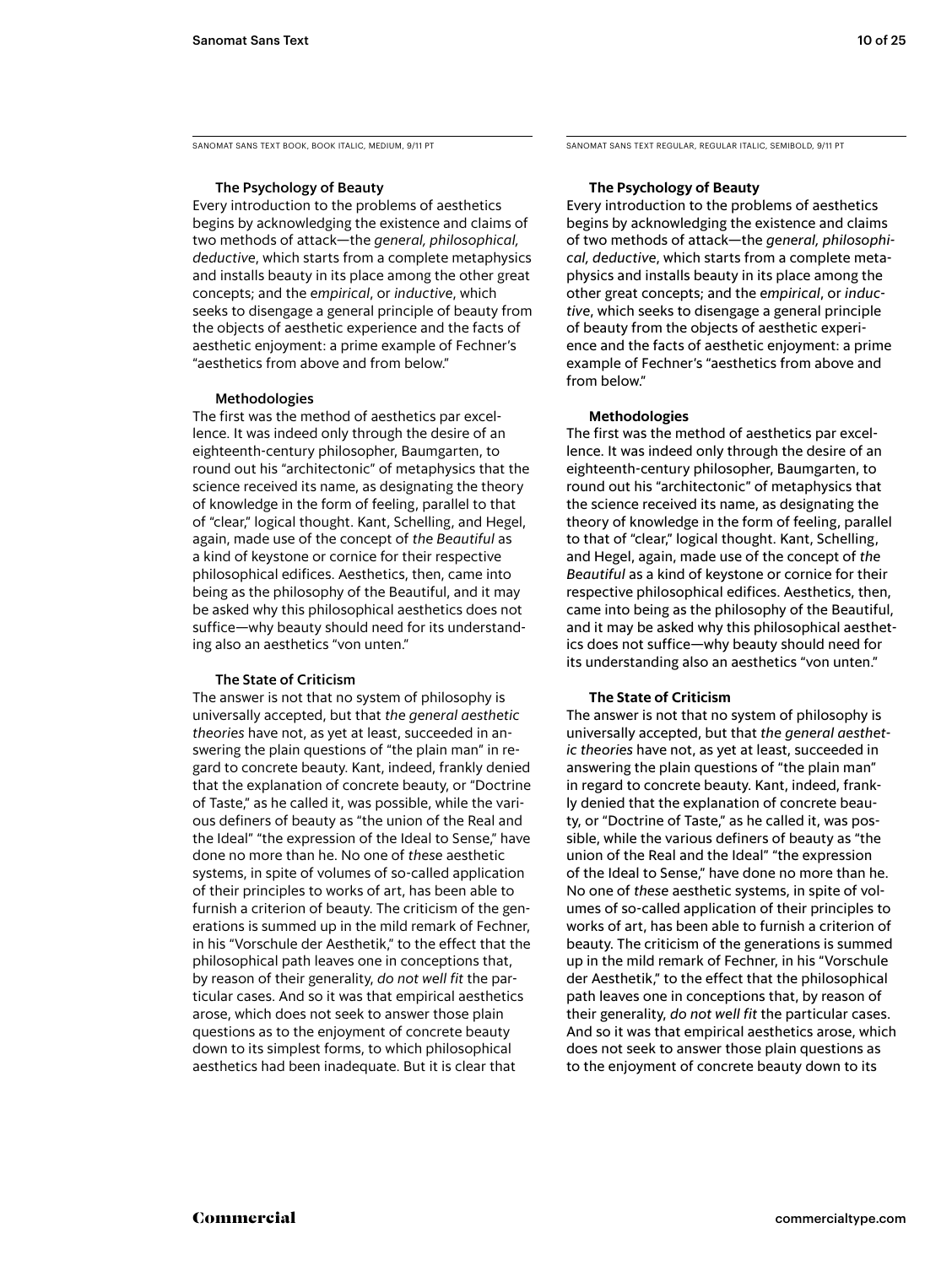Sanomat Sans Text Light, light Italic, medium, 9/11 PT

## The Psychology of Beauty

Every introduction to the problems of aesthetics begins by acknowledging the existence and claims of two methods of attack—the *general, philosophical, deductive*, which starts from a complete metaphysics and installs beauty in its place among the other great concepts; and the *empirical*, or *inductive*, which seeks to disengage a general principle of beauty from the objects of aesthetic experience and the facts of aesthetic enjoyment: a prime example of Fechner's "aesthetics from above and from below."

### Methodologies

The first was the method of aesthetics par excellence. It was indeed only through the desire of an eighteenth-century philosopher, Baumgarten, to round out his "architectonic" of metaphysics that the science received its name, as designating the theory of knowledge in the form of feeling, parallel to that of "clear," logical thought. Kant, Schelling, and Hegel, again, made use of the concept of *the Beautiful* as a kind of keystone or cornice for their respective philosophical edifices. Aesthetics, then, came into being as the philosophy of the Beautiful, and it may be asked why this philosophical aesthetics does not suffice—why beauty should need for its understanding also an aesthetics "von unten."

### The State of Criticism

The answer is not that no system of philosophy is universally accepted, but that *the general aesthetic theories* have not, as yet at least, succeeded in answering the plain questions of "the plain man" in regard to concrete beauty. Kant, indeed, frankly denied that the explanation of concrete beauty, or "Doctrine of Taste," as he called it, was possible, while the various definers of beauty as "the union of the Real and the Ideal" "the expression of the Ideal to Sense." have done no more than he. No one of *these* aesthetic systems, in spite of volumes of so-called application of their principles to works of art, has been able to furnish a criterion of beauty. The criticism of the generations is summed up in the mild remark of Fechner, in his "Vorschule der Aesthetik," to the effect that the philosophical path leaves one in conceptions that, by reason of their generality, *do not well fit* the particular cases. And so it was that empirical aesthetics arose, which does not seek to answer those plain questions as to the enjoyment of concrete beauty down to its simplest forms, to which philosophical aesthetics had been inadequate. But it is clear that neither has

Sanomat Sans Text medium, medium Italic, bold, 9/11 PT

### **The Psychology of Beauty**

Every introduction to the problems of aesthetics begins by acknowledging the existence and claims of two methods of attack—the *general, philosophical, deductive*, which starts from a complete metaphysics and installs beauty in its place among the other great concepts; and the *empirical*, or *inductive*, which seeks to disengage a general principle of beauty from the objects of aesthetic experience and the facts of aesthetic enjoyment: a prime example of Fechner's "aesthetics from above and from below." The first was the method of aesthetics par excellence. It was indeed only through the desire of an eighteenth-century philosopher, Baumgarten, to round out his "architectonic" of metaphysics that the science received its name, as designating the theory of knowledge in the form of feeling, parallel to that of "clear," logical thought. Kant, Schelling, and Hegel, again, made use of the concept of *the Beautiful* as a kind of keystone or cornice for their respective philosophical edifices. Aesthetics, then, came into being as the philosophy of the Beautiful, and it may be asked why this phil-

Sanomat Sans Text semibold, semibold Italic, extra bold, 9/11 PT

### **The Psychology of Beauty**

**Every introduction to the problems of aesthetics begins by acknowledging the existence and claims of two methods of attack—the** *general, philosophical, deductive***, which starts from a complete metaphysics and installs beauty in its place among the other great concepts; and the**  *empirical***, or** *inductive***, which seeks to disengage a general principle of beauty from the objects of aesthetic experience and the facts of aesthetic enjoyment: a prime example of Fechner's "aesthetics from above and from below." The first was the method of aesthetics par excellence. It was indeed only through the desire of an eighteenth-century philosopher, Baumgarten, to round out his "architectonic" of metaphysics that the science received its name, as designating the theory of knowledge in the form of feeling, parallel to that of "clear," logical thought. Kant, Schelling, and Hegel, again, made use of the concept of** *the Beautiful* **as a kind of keystone or cornice for their respective philosophical edifices. Aesthetics, then, came into being as the philosophy of the Beautiful, and**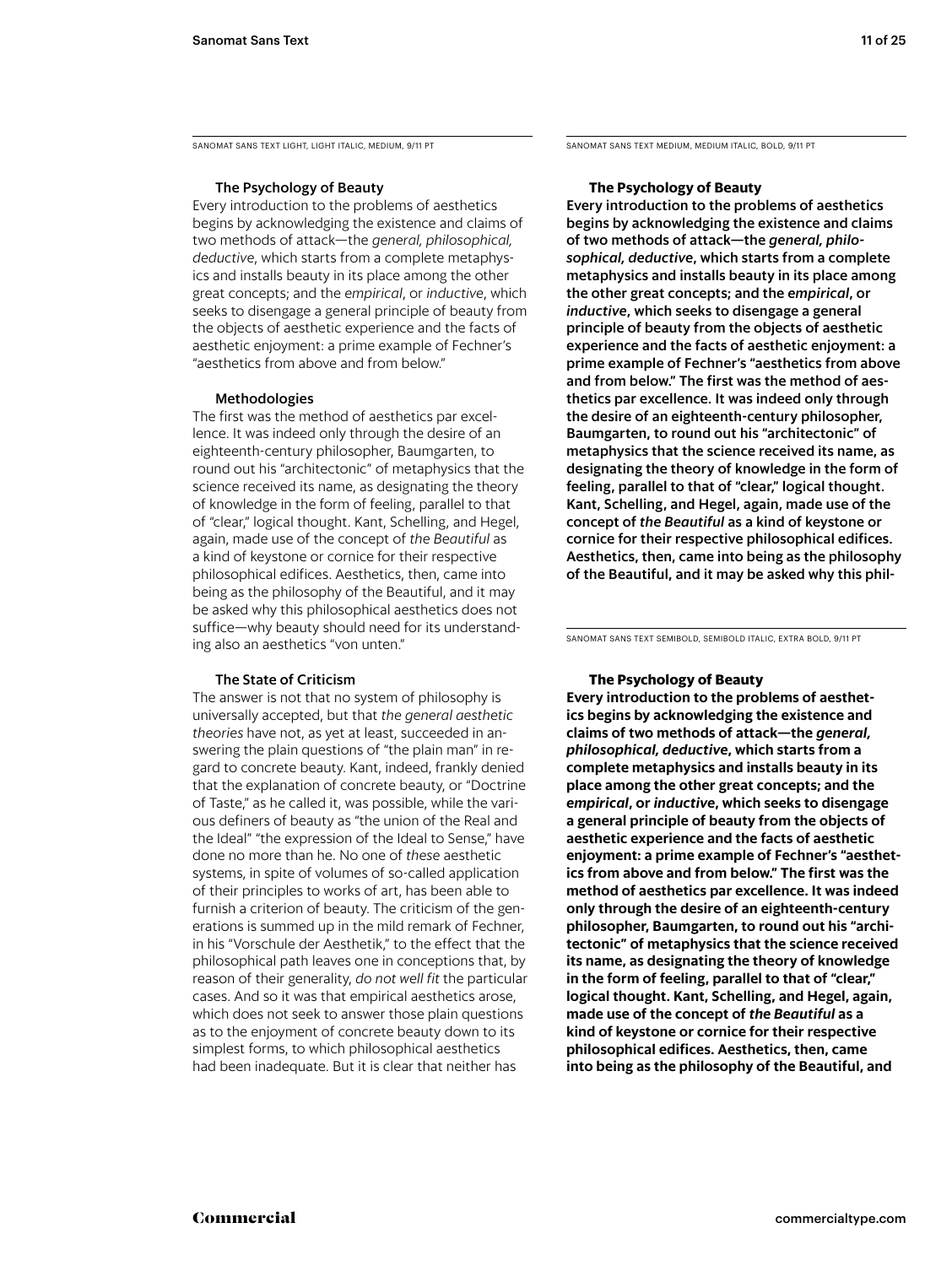Sanomat Sans Text regular, regular Italic, semibold, 9/11 PT

### **The Psychology of Beauty**

Keeping with tradition, every introduction to the problems of aesthetics begins by acknowledging the existence and claims of two methods of attack the *general, philosophical, deductive*, which starts from a complete Metaphysics and installs beauty in its place among the other great concepts; and the *empirical*, or *inductive*, which seeks to disengage a general principle of beauty from the objects of aesthetic experience and the facts of aesthetic enjoyment. Quixotically this is a prime example of Fechner's "aesthetics from above and from below." Just as the first was the method of aesthetics par excellence, it was indeed only through the desire of an eighteenth-century philosopher, Baumgarten, to round out his "architectonic" of metaphysics that the science received its name, as designating the theory of knowledge in the form of feeling, parallel to that of "clear," logical thought. Kant, Schelling, and Hegel, again, made use of the concept of the Beautiful as a kind of keystone or cornice for their respective philosophical edifices. Aesthetics, then, came into being as the philosophy of the Beautiful, and it may be asked why this philosophical aesthet-

Sanomat Sans Text regular, regular Italic, semibold, 9/11 PT [ALTERNATE M g l]

# **The Psychology of Beauty**

Keeping with tradition, every introduction to the problems of aesthetics begins by acknowledging the existence and claims of two methods of attack—the *general, philosophical, deductive*, which starts from a complete Metaphysics and installs beauty in its place among the other great concepts; and the *empirical*, or *inductive*, which seeks to disengage a general principle of beauty from the objects of aesthetic experience and the facts of aesthetic enjoyment. Quixotically this is a prime example of Fechner's "aesthetics from above and from below." Just as the first was the method of aesthetics par excellence, it was indeed only through the desire of an eighteenth-century philosopher, Baumgarten, to round out his "architectonic" of metaphysics that the science received its name, as designating the theory of knowledge in the form of feeling, parallel to that of "clear," logical thought. Kant, Schelling, and Hegel, again, made use of the concept of *the Beautiful* as a kind of keystone or cornice for their respective philosophical edifices. Aesthetics, then, came into being as the philosophy of the Beautiful, and it may be asked why this

Sanomat Sans Text regular Italic, semibold italic, 9/11 PT

### *The Psychology of Beauty*

*Keeping with tradition, every introduction to the problems of aesthetics begins by acknowledging the existence and claims of two methods of attack—the general, philosophical, deductive, which starts from a complete Metaphysics and installs beauty in its place among the other great concepts; and the empirical, or inductive, which seeks to disengage a general principle of beauty from the objects of aesthetic experience and the facts of aesthetic enjoyment. Quixotically this is a prime example of Fechner's "aesthetics from above and from below." Just as the first was the method of aesthetics par excellence, it was indeed only through the desire of an eighteenth-century philosopher, Baumgarten, to round out his "architectonic" of metaphysics that the science received its name, as designating the theory of knowledge in the form of feeling, parallel to that of "clear," logical thought. Kant, Schelling, and Hegel, again, made use of the concept of the Beautiful as a kind of keystone or cornice for their respective philosophical edifices. Aesthetics, then, came into being as the philosophy of the Beautiful, and it may be asked why this philo-*

Sanomat Sans Text regular Italic, semibold italic, 9/11 PT [alternate M a d e f l u]

### *The Psychology of Beauty*

*Keeping with tradition, every introduction to the problems of aesthetics begins by acknowledging the existence and claims of two methods of attack—the general, philosophical, deductive, which starts from a complete Metaphysics and installs beauty in its place among the other great concepts; and the empirical, or inductive, which seeks to disengage a general principle of beauty from the objects of aesthetic experience and the facts of aesthetic enjoyment. Quixotically this is a prime example of Fechner's "aesthetics from above and from below." Just as the first was the method of aesthetics par excellence, it was indeed only through the desire of an eighteenth-century philosopher, Baumgarten, to round out his "architectonic" of metaphysics that the science received its name, as designating the theory of knowledge in the form of feeling, parallel to that of "clear," logical thought. Kant, Schelling, and Hegel, again, made use of the concept of the Beautiful as a kind of keystone or cornice for their respective philosophical edifices. Aesthetics, then, came into being as the philosophy of the Beautiful, and it may be asked why this philo-*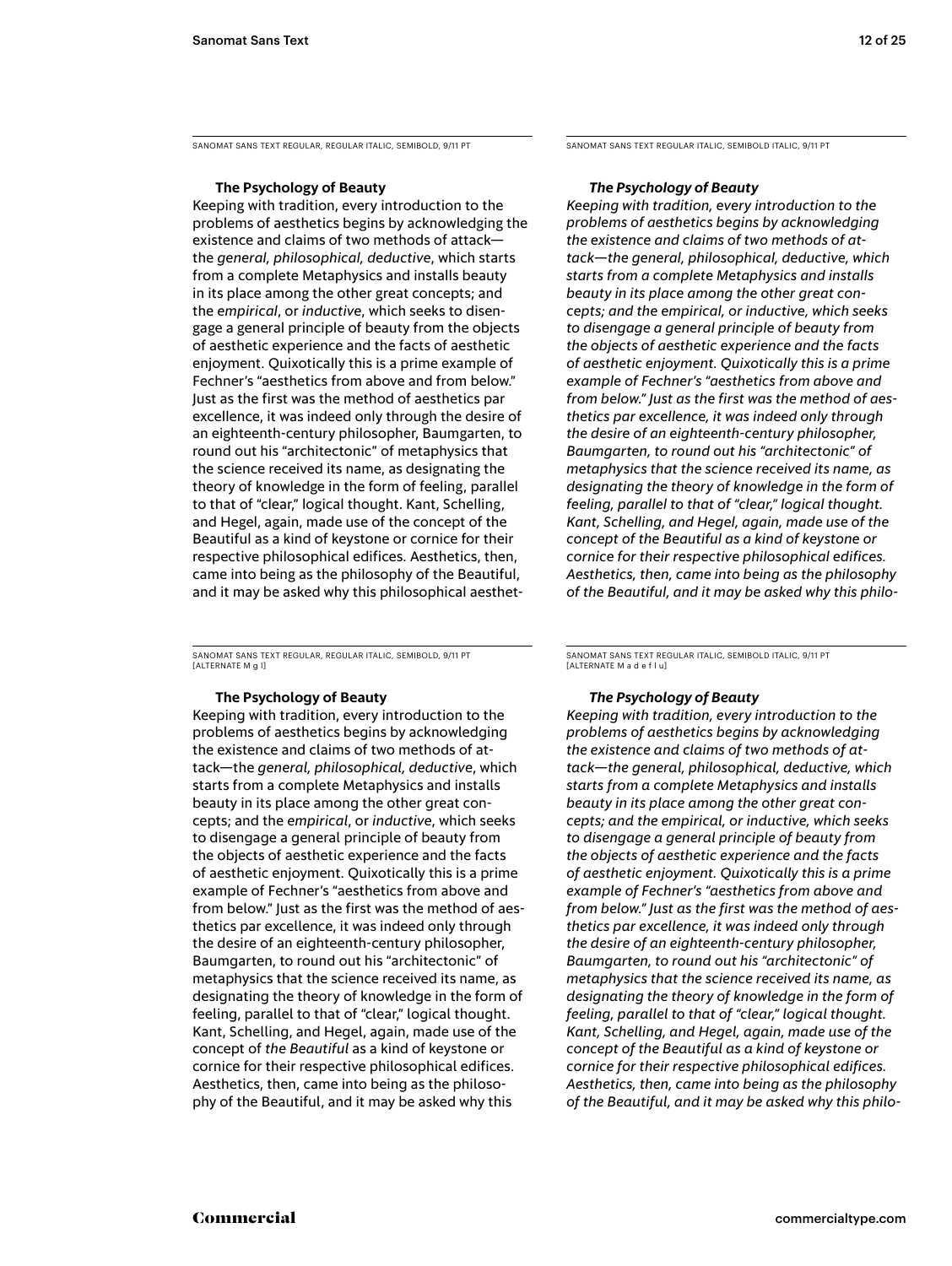Sanomat Sans Text regular, regular Italic, semibold, 9/11 PT

### **The Psychology of Beauty**

Keeping with tradition, every introduction to the problems of aesthetics begins by acknowledging the existence and claims of two methods of attack the *general, philosophical, deductive*, which starts from a complete Metaphysics and installs beauty in its place among the other great concepts; and the *empirical*, or *inductive*, which seeks to disengage a general principle of beauty from the objects of aesthetic experience and the facts of aesthetic enjoyment. Quixotically this is a prime example of Fechner's "aesthetics from above and from below." Just as the first was the method of aesthetics par excellence, it was indeed only through the desire of an eighteenth-century philosopher, Baumgarten, to round out his "architectonic" of metaphysics that the science received its name, as designating the theory of knowledge in the form of feeling, parallel to that of "clear," logical thought. Kant, Schelling, and Hegel, again, made use of the concept of the Beautiful as a kind of keystone or cornice for their respective philosophical edifices. Aesthetics, then, came into being as the philosophy of the Beautiful, and it may be asked why this philosophical aesthet-

Sanomat Sans Text regular, regular Italic, semibold, 9/11 PT [alternate J k q k y]

### **The Psychology of Beauty**

Keeping with tradition, every introduction to the problems of aesthetics begins by acknowledging the existence and claims of two methods of attack the *general, philosophical, deductive*, which starts from a complete Metaphysics and installs beauty in its place among the other great concepts; and the *empirical*, or *inductive*, which seeks to disengage a general principle of beauty from the objects of aesthetic experience and the facts of aesthetic enjoyment. Quixotically this is a prime example of Fechner's "aesthetics from above and from below." Just as the first was the method of aesthetics par excellence, it was indeed only through the desire of an eighteenth-century philosopher, Baumgarten, to round out his "architectonic" of metaphysics that the science received its name, as designating the theory of knowledge in the form of feeling, parallel to that of "clear," logical thought. Kant, Schelling, and Hegel, again, made use of the concept of *the Beautiful* as a kind of keystone or cornice for their respective philosophical edifices. Aesthetics, then, came into being as the philosophy of the Beautiful, and it may be asked why this philosophical aesthetSanomat Sans Text regular Italic, semibold italic, 9/11 PT

### *The Psychology of Beauty*

*Keeping with tradition, every introduction to the problems of aesthetics begins by acknowledging the existence and claims of two methods of attack—the general, philosophical, deductive, which starts from a complete Metaphysics and installs beauty in its place among the other great concepts; and the empirical, or inductive, which seeks to disengage a general principle of beauty from the objects of aesthetic experience and the facts of aesthetic enjoyment. Quixotically this is a prime example of Fechner's "aesthetics from above and from below." Just as the first was the method of aesthetics par excellence, it was indeed only through the desire of an eighteenth-century philosopher, Baumgarten, to round out his "architectonic" of metaphysics that the science received its name, as designating the theory of knowledge in the form of feeling, parallel to that of "clear," logical thought. Kant, Schelling, and Hegel, again, made use of the concept of the Beautiful as a kind of keystone or cornice for their respective philosophical edifices. Aesthetics, then, came into being as the philosophy of the Beautiful, and it may be asked why this philo-*

Sanomat Sans Text regular Italic, semibold italic, 9/11 PT [alternate j k q a k y]

# *The Psychology of Beauty*

*Keeping with tradition, every introduction to the problems of aesthetics begins by acknowledging the existence and claims of two methods of attack—the general, philosophical, deductive, which starts from a complete Metaphysics and installs beauty in its place among the other great concepts; and the empirical, or inductive, which seeks to disengage a general principle of beauty from the objects of aesthetic experience and the facts of aesthetic enjoyment. Quixotically this is a prime example of Fechner's "aesthetics from above and from below." Just as the first was the method of aesthetics par excellence, it was indeed only through the desire of an eighteenth-century philosopher, Baumgarten, to round out his "architectonic" of metaphysics that the science received its name, as designating the theory of knowledge in the form of feeling, parallel to that of "clear," logical thought. Kant, Schelling, and Hegel, again, made use of the concept of the Beautiful as a kind of keystone or cornice for their respective philosophical edifices. Aesthetics, then, came into being as the philosophy of the Beautiful, and it may be asked why this philosophical aesthetics does not*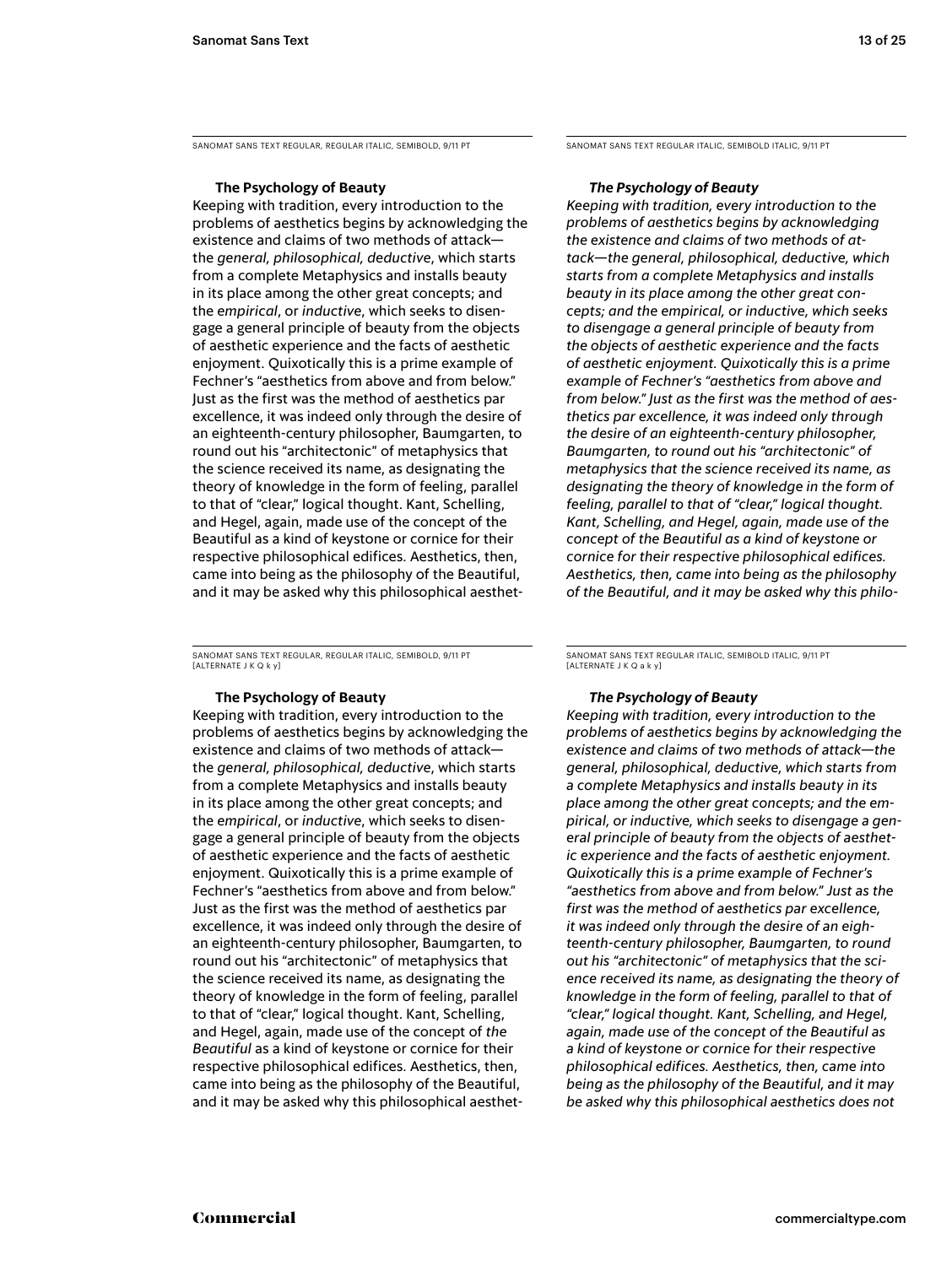Sanomat Sans Text Book, Book Italic, medium, 8/10 PT

# The Psychology of Beauty

Every introduction to the problems of aesthetics begins by acknowledging the existence and claims of two methods of attack—the *general, philosophical, deductive*, which starts from a complete metaphysics and installs beauty in its place among the other great concepts; and the *empirical*, or *inductive*, which seeks to disengage a general principle of beauty from the objects of aesthetic experience and the facts of aesthetic enjoyment: a prime example of Fechner's "aesthetics from above and from below."

### Methodologies

The first was the method of aesthetics par excellence. It was indeed only through the desire of an eighteenthcentury philosopher, Baumgarten, to round out his "architectonic" of metaphysics that the science received its name, as designating the theory of knowledge in the form of feeling, parallel to that of "clear," logical thought. Kant, Schelling, and Hegel, again, made use of the concept of *the Beautiful* as a kind of keystone or cornice for their respective philosophical edifices. Aesthetics, then, came into being as the philosophy of the Beautiful, and it may be asked why this philosophical aesthetics does not suffice—why beauty should need for its understanding also an aesthetics "von unten."

### The State of Criticism

The answer is not that no system of philosophy is universally accepted, but that *the general aesthetic theories* have not, as yet at least, succeeded in answering the plain questions of "the plain man" in regard to concrete beauty. Kant, indeed, frankly denied that the explanation of concrete beauty, or "Doctrine of Taste," as he called it, was possible, while the various definers of beauty as "the union of the Real and the Ideal" "the expression of the Ideal to Sense," have done no more than he. No one of *these* aesthetic systems, in spite of volumes of so-called application of their principles to works of art, has been able to furnish a criterion of beauty. The criticism of the generations is summed up in the mild remark of Fechner, in his "Vorschule der Aesthetik," to the effect that the philosophical path leaves one in conceptions that, by reason of their generality, *do not well fit* the particular cases. And so it was that empirical aesthetics arose, which does not seek to answer those plain questions as to the enjoyment of concrete beauty down to its simplest forms, to which philosophical aesthetics had been inadequate. But it is clear that neither has empirical aesthetics said the last word concerning beauty. Criticism is still in a chaotic state that would be impossible if aesthetic theory were firmly grounded. This situation appears to me to be due to the inherent inadequacy and inconclusiveness of empirical aesthetics when it stands alone; the grounds of this inadequacy I shall seek to establish in the following. Granting that the aim of every aesthetics is to

Sanomat Sans Text Regular, regular Italic, semiBOLD, 8/10 PT

### **The Psychology of Beauty**

Every introduction to the problems of aesthetics begins by acknowledging the existence and claims of two methods of attack—the *general, philosophical, deductive*, which starts from a complete metaphysics and installs beauty in its place among the other great concepts; and the *empirical*, or *inductive*, which seeks to disengage a general principle of beauty from the objects of aesthetic experience and the facts of aesthetic enjoyment: a prime example of Fechner's "aesthetics from above and from below."

### **Methodologies**

The first was the method of aesthetics par excellence. It was indeed only through the desire of an eighteenth-century philosopher, Baumgarten, to round out his "architectonic" of metaphysics that the science received its name, as designating the theory of knowledge in the form of feeling, parallel to that of "clear," logical thought. Kant, Schelling, and Hegel, again, made use of the concept of *the Beautiful* as a kind of keystone or cornice for their respective philosophical edifices. Aesthetics, then, came into being as the philosophy of the Beautiful, and it may be asked why this philosophical aesthetics does not suffice why beauty should need for its understanding also an aesthetics "von unten."

### **The State of Criticism**

The answer is not that no system of philosophy is universally accepted, but that *the general aesthetic theories* have not, as yet at least, succeeded in answering the plain questions of "the plain man" in regard to concrete beauty. Kant, indeed, frankly denied that the explanation of concrete beauty, or "Doctrine of Taste," as he called it, was possible, while the various definers of beauty as "the union of the Real and the Ideal" "the expression of the Ideal to Sense," have done no more than he. No one of *these* aesthetic systems, in spite of volumes of so-called application of their principles to works of art, has been able to furnish a criterion of beauty. The criticism of the generations is summed up in the mild remark of Fechner, in his "Vorschule der Aesthetik," to the effect that the philosophical path leaves one in conceptions that, by reason of their generality, *do not well fit* the particular cases. And so it was that empirical aesthetics arose, which does not seek to answer those plain questions as to the enjoyment of concrete beauty down to its simplest forms, to which philosophical aesthetics had been inadequate. But it is clear that neither has empirical aesthetics said the last word concerning beauty. Criticism is still in a chaotic state that would be impossible if aesthetic theory were firmly grounded. This situation appears to me to be due to the inherent inadequacy and inconclusiveness of empirical aesthetics when it stands alone; the grounds of this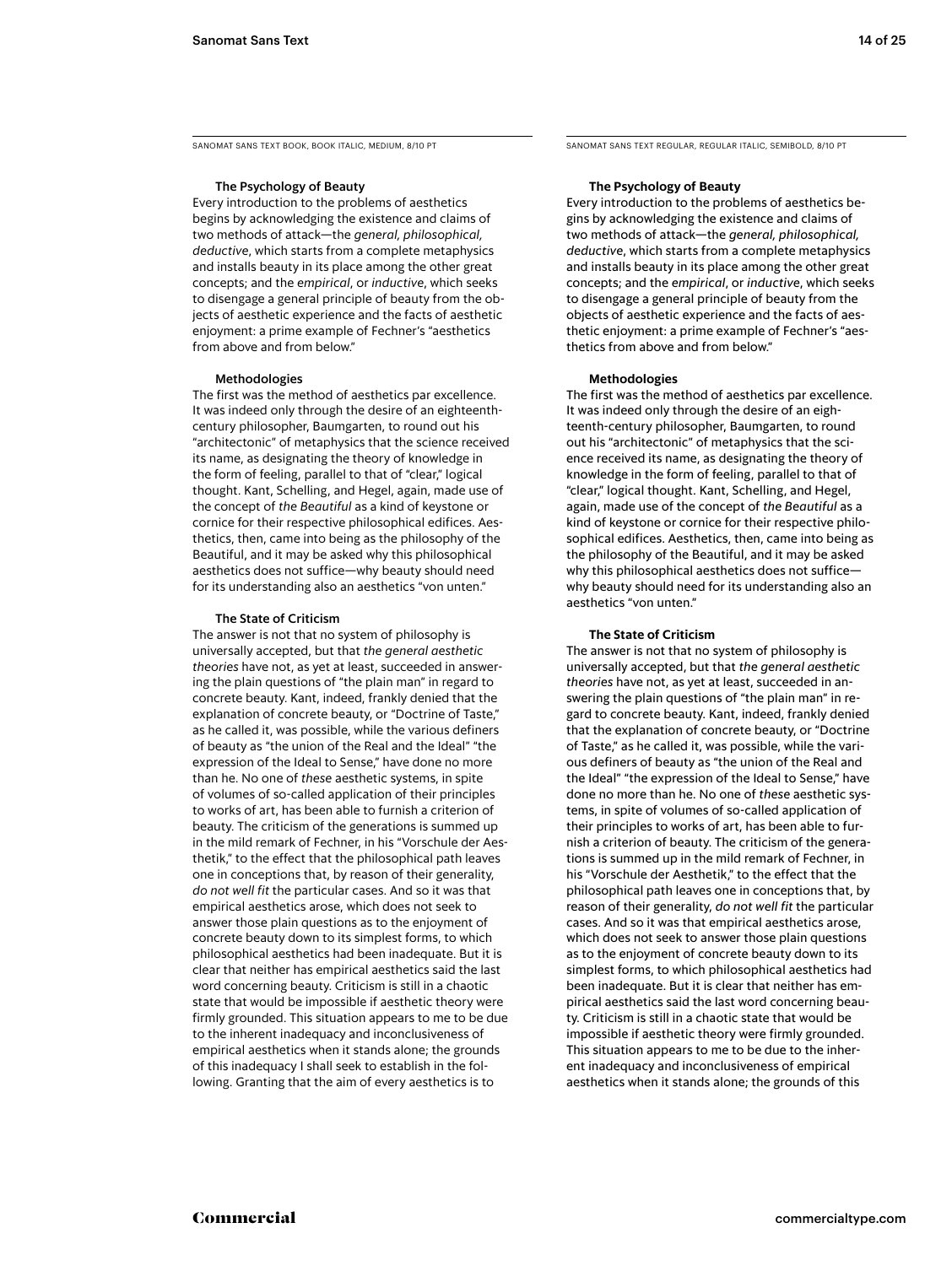Sanomat Sans Text Light, light Italic, medium, 8/10 PT

# The Psychology of Beauty

Every introduction to the problems of aesthetics begins by acknowledging the existence and claims of two methods of attack—the *general, philosophical, deductive*, which starts from a complete metaphysics and installs beauty in its place among the other great concepts; and the *empirical*, or *inductive*, which seeks to disengage a general principle of beauty from the objects of aesthetic experience and the facts of aesthetic enjoyment: a prime example of Fechner's "aesthetics from above and from below."

### Methodologies

The first was the method of aesthetics par excellence. It was indeed only through the desire of an eighteenthcentury philosopher, Baumgarten, to round out his "architectonic" of metaphysics that the science received its name, as designating the theory of knowledge in the form of feeling, parallel to that of "clear," logical thought. Kant, Schelling, and Hegel, again, made use of the concept of *the Beautiful* as a kind of keystone or cornice for their respective philosophical edifices. Aesthetics, then, came into being as the philosophy of the Beautiful, and it may be asked why this philosophical aesthetics does not suffice—why beauty should need for its understanding also an aesthetics "von unten."

### The State of Criticism

The answer is not that no system of philosophy is universally accepted, but that *the general aesthetic theories* have not, as yet at least, succeeded in answering the plain questions of "the plain man" in regard to concrete beauty. Kant, indeed, frankly denied that the explanation of concrete beauty, or "Doctrine of Taste," as he called it, was possible, while the various definers of beauty as "the union of the Real and the Ideal" "the expression of the Ideal to Sense," have done no more than he. No one of *these* aesthetic systems, in spite of volumes of so-called application of their principles to works of art, has been able to furnish a criterion of beauty. The criticism of the generations is summed up in the mild remark of Fechner, in his "Vorschule der Aesthetik," to the effect that the philosophical path leaves one in conceptions that, by reason of their generality, *do not well fit* the particular cases. And so it was that empirical aesthetics arose, which does not seek to answer those plain questions as to the enjoyment of concrete beauty down to its simplest forms, to which philosophical aesthetics had been inadequate. But it is clear that neither has empirical aesthetics said the last word concerning beauty. Criticism is still in a chaotic state that would be impossible if aesthetic theory were firmly grounded. This situation appears to me to be due to the inherent inadequacy and inconclusiveness of empirical aesthetics when it stands alone; the grounds of this inadequacy I shall seek to establish in the following. Granting that the aim of every aesthetSanomat Sans Text medium, medium Italic, bold, 8/10 PT

### **The Psychology of Beauty**

Every introduction to the problems of aesthetics begins by acknowledging the existence and claims of two methods of attack—the *general, philosophical, deductive*, which starts from a complete metaphysics and installs beauty in its place among the other great concepts; and the *empirical*, or *inductive*, which seeks to disengage a general principle of beauty from the objects of aesthetic experience and the facts of aesthetic enjoyment: a prime example of Fechner's "aesthetics from above and from below." The first was the method of aesthetics par excellence. It was indeed only through the desire of an eighteenth-century philosopher, Baumgarten, to round out his "architectonic" of metaphysics that the science received its name, as designating the theory of knowledge in the form of feeling, parallel to that of "clear," logical thought. Kant, Schelling, and Hegel, again, made use of the concept of *the Beautiful* as a kind of keystone or cornice for their respective philosophical edifices. Aesthetics, then, came into being as the philosophy of the Beautiful, and it may be asked why this philosophical aesthetics does not suffice—why beauty should need for its understanding also an aesthetics "von unten." The answer is not that no system of philosophy is universally accepted, but that *the general aesthetic* 

Sanomat Sans Text semibold, semibold Italic, extra bold, 8/10 PT

## **The Psychology of Beauty**

**Every introduction to the problems of aesthetics begins by acknowledging the existence and claims of two methods of attack—the** *general, philosophical, deductive***, which starts from a complete metaphysics and installs beauty in its place among the other great concepts; and the** *empirical***, or** *inductive***, which seeks to disengage a general principle of beauty from the objects of aesthetic experience and the facts of aesthetic enjoyment: a prime example of Fechner's "aesthetics from above and from below." The first was the method of aesthetics par excellence. It was indeed only through the desire of an eighteenth-century philosopher, Baumgarten, to round out his "architectonic" of metaphysics that the science received its name, as designating the theory of knowledge in the form of feeling, parallel to that of "clear," logical thought. Kant, Schelling, and Hegel, again, made use of the concept of** *the Beautiful* **as a kind of keystone or cornice for their respective philosophical edifices. Aesthetics, then, came into being as the philosophy of the Beautiful, and it may be asked why this philosophical aesthetics does not suffice—why beauty should need for its understanding also an aesthetics "von unten." The answer is not that no system of philosophy is universally accepted, but that** *the general*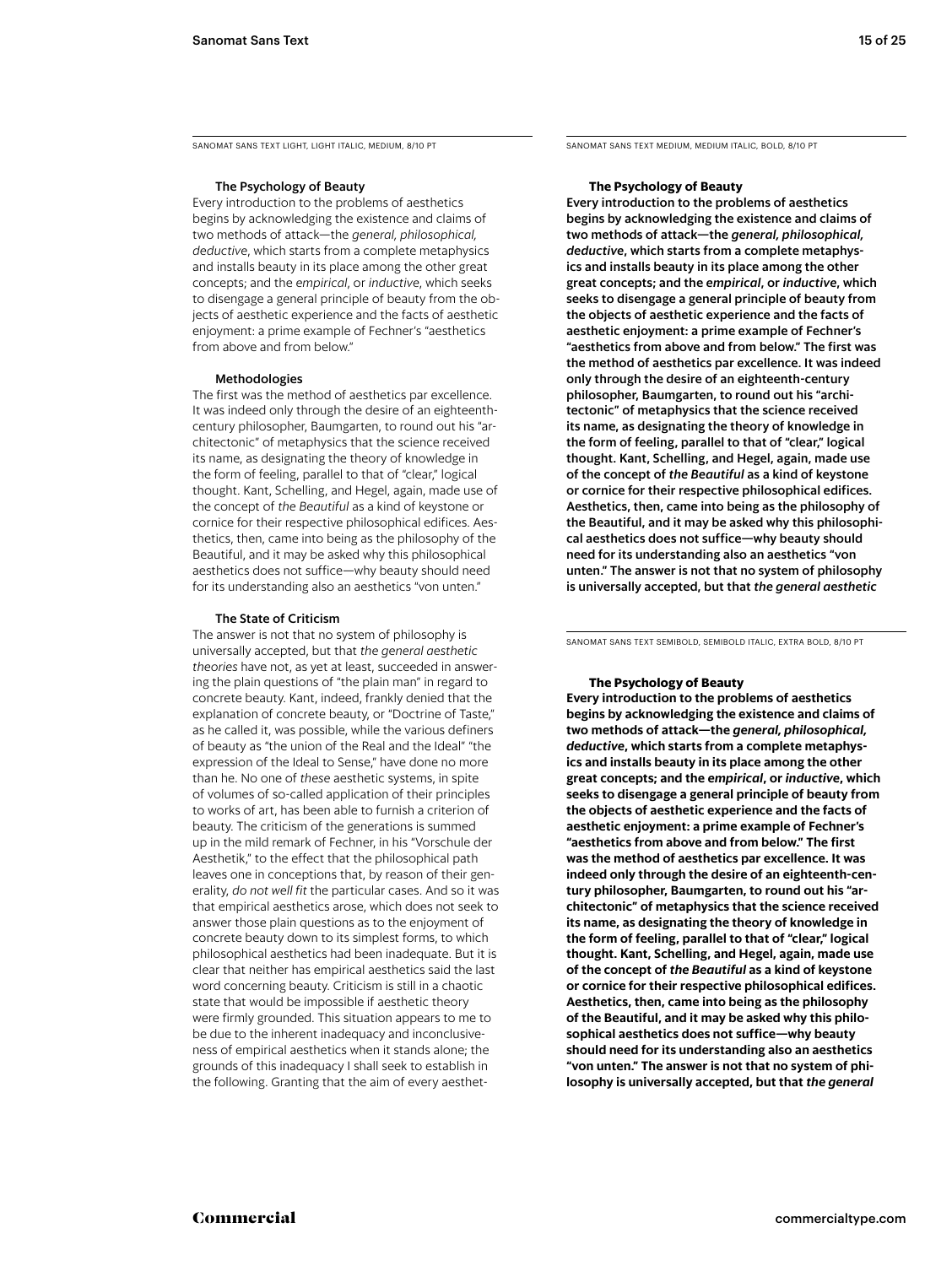Every introduction to the problems of aesthetics begins by acknowledging the existence and claims of two methods of attack—the *general, philosophical, deductive*, which starts from a complete metaphysics and installs beauty in its place among the other great concepts; and the *empirical*, or *inductive*, which seeks to disengage a general principle of beauty from the objects of aesthetic experience and the facts of aesthetic enjoyment: a prime example of Fechner's "aesthetics from above and from below." The first was the method of aesthetics par excellence. It was indeed only through the desire of an eighteenth-century philosopher, Baumgarten, to round out his "architectonic" of metaphysics that the science received its name, as designating the theory of knowledge in the form of feeling, parallel to that of "clear," logical thought. Kant, Schelling, and Hegel, again, made use of the concept of *the Beautiful* as a kind of keystone or cornice for their respective philosophical edifices. Aesthetics, then, came into being as the philosophy of the Beautiful, and it may be asked why this philosophical aesthetics does not suffice—why beauty should need for its understanding also an

SANOMAT SANS TEXT REGULAR Regular italic, 6/8 PT [+4 tracking]

Every introduction to the problems of aesthetics begins by acknowledging the existence and claims of two methods of attack—the *general, philosophical, deductive*, which starts from a complete metaphysics and installs beauty in its place among the other great concepts; and the *empirical*, or *inductive*, which seeks to disengage a general principle of beauty from the objects of aesthetic experience and the facts of aesthetic enjoyment: a prime example of Fechner's "aesthetics from above and from below." The first was the method of aesthetics par excellence. It was indeed only through the desire of an eighteenth-century philosopher, Baumgarten, to round out his "architectonic" of metaphysics that the science received its name, as designating the theory of knowledge in the form of feeling, parallel to that of "clear," logical thought. Kant, Schelling, and Hegel, again, made use of the concept of *the Beautiful* as a kind of keystone or cornice for their respective philosophical edifices. Aesthetics, then, came into being as the philosophy of the Beautiful, and it may be asked why this philosophical aesthetics does not suffice—why beauty should need for its understanding also an aesthetics "von unten." The answer is not that no system of philosophy is universally accepted, but that *the general aesthetic theories*  have not, as yet at least, succeeded in answering the plain questions of "the plain man" in regard to concrete beauty. Kant, indeed, frankly denied that the explanation of concrete beauty, or "Doctrine of Taste," as he called it, was

# Sanomat Sans Text medium, medium italic, 7/9 PT

Every introduction to the problems of aesthetics begins by acknowledging the existence and claims of two methods of attack—the *general, philosophical, deductive*, which starts from a complete metaphysics and installs beauty in its place among the other great concepts; and the *empirical*, or *inductive*, which seeks to disengage a general principle of beauty from the objects of aesthetic experience and the facts of aesthetic enjoyment: a prime example of Fechner's "aesthetics from above and from below." The first was the method of aesthetics par excellence. It was indeed only through the desire of an eighteenth-century philosopher, Baumgarten, to round out his "architectonic" of metaphysics that the science received its name, as designating the theory of knowledge in the form of feeling, parallel to that of "clear," logical thought. Kant, Schelling, and Hegel, again, made use of the concept of *the Beautiful* as a kind of keystone or cornice for their respective philosophical edifices. Aesthetics, then, came into being as the philosophy of the Beautiful, and it may be asked why this philosophical aesthetics does not suffice—why beauty should need for its understanding also an

Sanomat Sans Text medium, medium italic, 6/8 PT [+4 tracking]

Every introduction to the problems of aesthetics begins by acknowledging the existence and claims of two methods of attack the *general, philosophical, deductive*, which starts from a complete metaphysics and installs beauty in its place among the other great concepts; and the *empirical*, or *inductive*, which seeks to disengage a general principle of beauty from the objects of aesthetic experience and the facts of aesthetic enjoyment: a prime example of Fechner's "aesthetics from above and from below." The first was the method of aesthetics par excellence. It was indeed only through the desire of an eighteenth-century philosopher, Baumgarten, to round out his "architectonic" of metaphysics that the science received its name, as designating the theory of knowledge in the form of feeling, parallel to that of "clear," logical thought. Kant, Schelling, and Hegel, again, made use of the concept of *the Beautiful* as a kind of keystone or cornice for their respective philosophical edifices. Aesthetics, then, came into being as the philosophy of the Beautiful, and it may be asked why this philosophical aesthetics does not suffice why beauty should need for its understanding also an aesthetics "von unten." The answer is not that no system of philosophy is universally accepted, but that *the general aesthetic theories* have not, as yet at least, succeeded in answering the plain questions of "the plain man" in regard to concrete beauty. Kant, indeed, frankly denied that the explanation of

# Sanomat Sans Text semibold, semibold italic, 7/9 PT

**Every introduction to the problems of aesthetics begins by acknowledging the existence and claims of two methods of attack—the** *general, philosophical, deductive***, which starts from a complete metaphysics and installs beauty in its place among the other great concepts; and the** *empirical***, or** *inductive***, which seeks to disengage a general principle of beauty from the objects of aesthetic experience and the facts of aesthetic enjoyment: a prime example of Fechner's "aesthetics from above and from below." The first was the method of aesthetics par excellence. It was indeed only through the desire of an eighteenth-century philosopher, Baumgarten, to round out his "architectonic" of metaphysics that the science received its name, as designating the theory of knowledge in the form of feeling, parallel to that of "clear," logical thought. Kant, Schelling, and Hegel, again, made use of the concept of** *the Beautiful* **as a kind of keystone or cornice for their respective philosophical edifices. Aesthetics, then, came into being as the philosophy of the Beautiful, and it may be asked why this philosophical aesthetics does not suffice—why beauty should need for its understand-**

SANOMAT SANS TEXT SEMIBOLD. SEMIBOLD ITALIC, 6/8 PT [+4 TRACKING]

**Every introduction to the problems of aesthetics begins by acknowledging the existence and claims of two methods of attack the** *general, philosophical, deductive***, which starts from a complete metaphysics and installs beauty in its place among the other great concepts; and the** *empirical***, or** *inductive***, which seeks to disengage a general principle of beauty from the objects of aesthetic experience and the facts of aesthetic enjoyment: a prime example of Fechner's "aesthetics from above and from below." The first was the method of aesthetics par excellence. It was indeed only through the desire of an eighteenth-century philosopher, Baumgarten, to round out his "architectonic" of metaphysics that the science received its name, as designating the theory of knowledge in the form of feeling, parallel to that of "clear," logical thought. Kant, Schelling, and Hegel, again, made use of the concept of** *the Beautiful* **as a kind of keystone or cornice for their respective philosophical edifices. Aesthetics, then, came into being as the philosophy of the Beautiful, and it may be asked why this philosophical aesthetics does not suffice why beauty should need for its understanding also an aesthetics "von unten." The answer is not that no system of philosophy is universally accepted, but that** *the general aesthetic theories* **have not, as yet at least, succeeded in answering the plain questions of "the plain man" in regard to concrete beauty. Kant, indeed, frankly denied that the explanation of**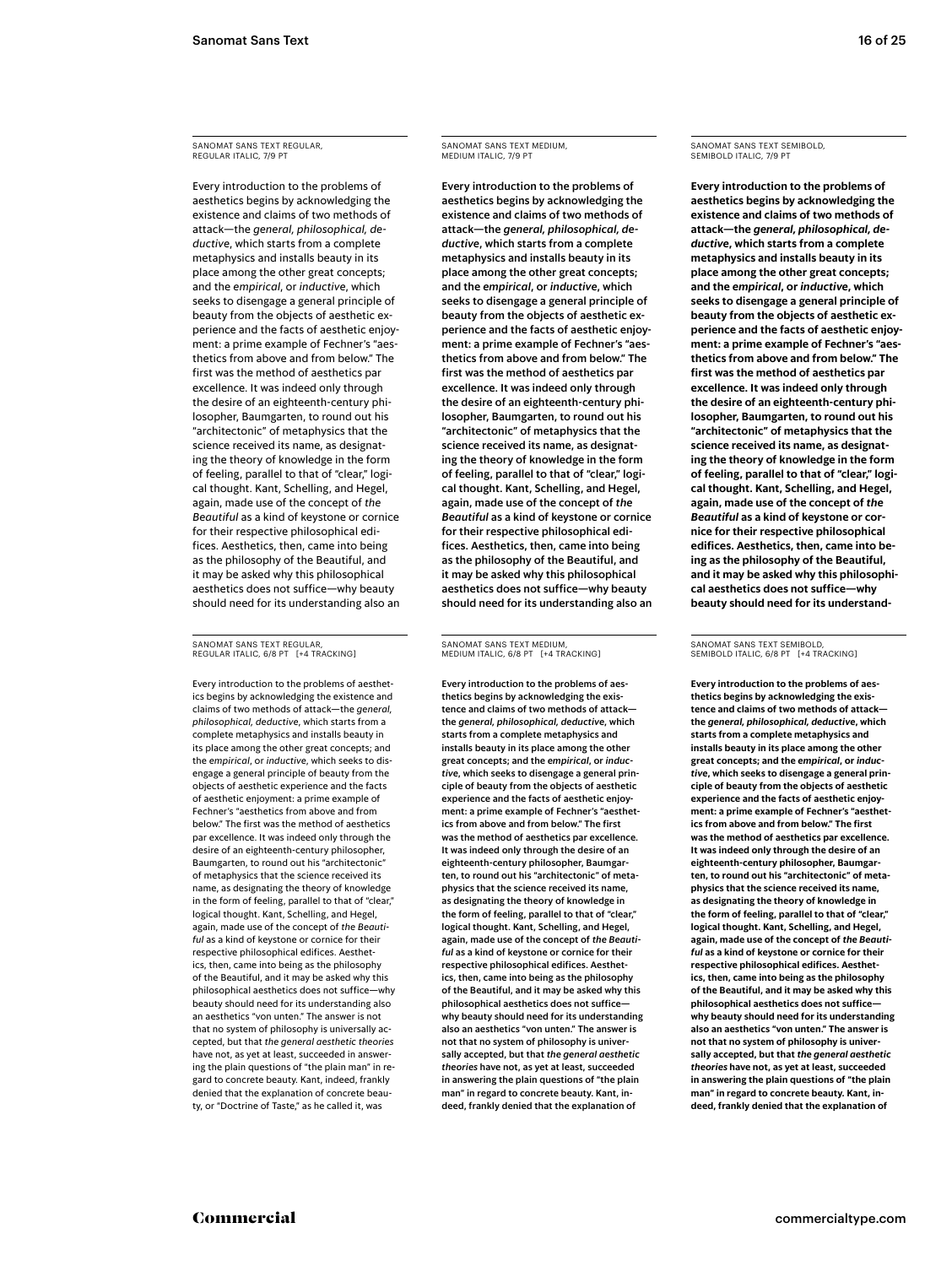Sanomat Sans Text Regular, regular italic, 9/10 PT

The Spanish War, which began in 1739, and the French war which soon followed it occasioned further increase of the debt, which, on the 31st of December 1748, after the war had been concluded by the Treaty of Aix-la-Chapelle, amounted to £78,293,313. The most profound peace of seventeen years continuance had taken no more than £8,328,354. from it. A war of less than nine years' continuance added £31,338,689 to it. (Refer to James Postlethwaite's *The History of the Public Revenue.*) During the administration of Mr. Pelham, the interest of the public debt was reduced, or at least measures were taken for reducing it, from four to three per cent; the sinking fund was increased, and some part of the public debt was paid off. In 1755, before the breaking out of the late war, the funded debt of Great Britain amounted to £72,289,673. On the 5th of January 1763, at the conclusion of the peace, the funded debt amounted to £122,603,336. The unfunded debt has been stated at £13,927,589.

Sanomat Sans Text Regular, regular italic, 9/11 Pt

The Spanish War, which began in 1739, and the French war which soon followed it occasioned further increase of the debt, which, on the 31st of December 1748, after the war had been concluded by the Treaty of Aix-la-Chapelle, amounted to £78,293,313. The most profound peace of seventeen years continuance had taken no more than £8,328,354. from it. A war of less than nine years' continuance added £31,338,689 to it. (Refer to James Postlethwaite's *The History of the Public Revenue.*) During the administration of Mr. Pelham, the interest of the public debt was reduced, or at least measures were taken for reducing it, from four to three per cent; the sinking fund was increased, and some part of the public debt was paid off. In 1755, before the breaking out of the late war, the funded debt of Great Britain amounted to £72,289,673. On the 5th of January 1763, at the conclusion of the peace, the funded debt amounted to £122,603,336. The unfunded debt has been stated at £13,927,589.

Sanomat Sans Text Regular, regular italic, 9/12 PT

The Spanish War, which began in 1739, and the French war which soon followed it occasioned further increase of the debt, which, on the 31st of December 1748, after the war had been concluded by the Treaty of Aix-la-Chapelle, amounted to £78,293,313. The most profound peace of seventeen years continuance had taken no more than £8,328,354. from it. A war of less than nine years' continuance added £31,338,689 to it. (Refer to James Postlethwaite's *The History of the Public Revenue.*) During the administration of Mr. Pelham, the interest of the public debt was reduced, or at least measures were taken for reducing it, from four to three per cent; the sinking fund was increased, and some part of the public debt was paid off. In 1755, before the breaking out of the late war, the funded debt of Great Britain amounted to £72,289,673. On the 5th of January 1763, at the conclusion of the peace, the funded debt amounted to £122,603,336. The unfunded debt has been stated at £13,927,589.

Sanomat Sans Text Regular, regular italic, 9/13 PT

The Spanish War, which began in 1739, and the French war which soon followed it occasioned further increase of the debt, which, on the 31st of December 1748, after the war had been concluded by the Treaty of Aix-la-Chapelle, amounted to £78,293,313. The most profound peace of seventeen years continuance had taken no more than £8,328,354. from it. A war of less than nine years' continuance added £31,338,689 to it. (Refer to James Postlethwaite's *The History of the Public Revenue.*) During the administration of Mr. Pelham, the interest of the public debt was reduced, or at least measures were taken for reducing it, from four to three per cent; the sinking fund was increased, and some part of the public debt was paid off. In 1755, before the breaking out of the late war, the funded debt of Great Britain amounted to £72,289,673. On the 5th of January 1763, at the conclusion of the peace, the funded debt amounted to £122,603,336. The unfunded debt has been stated at £13,927,589.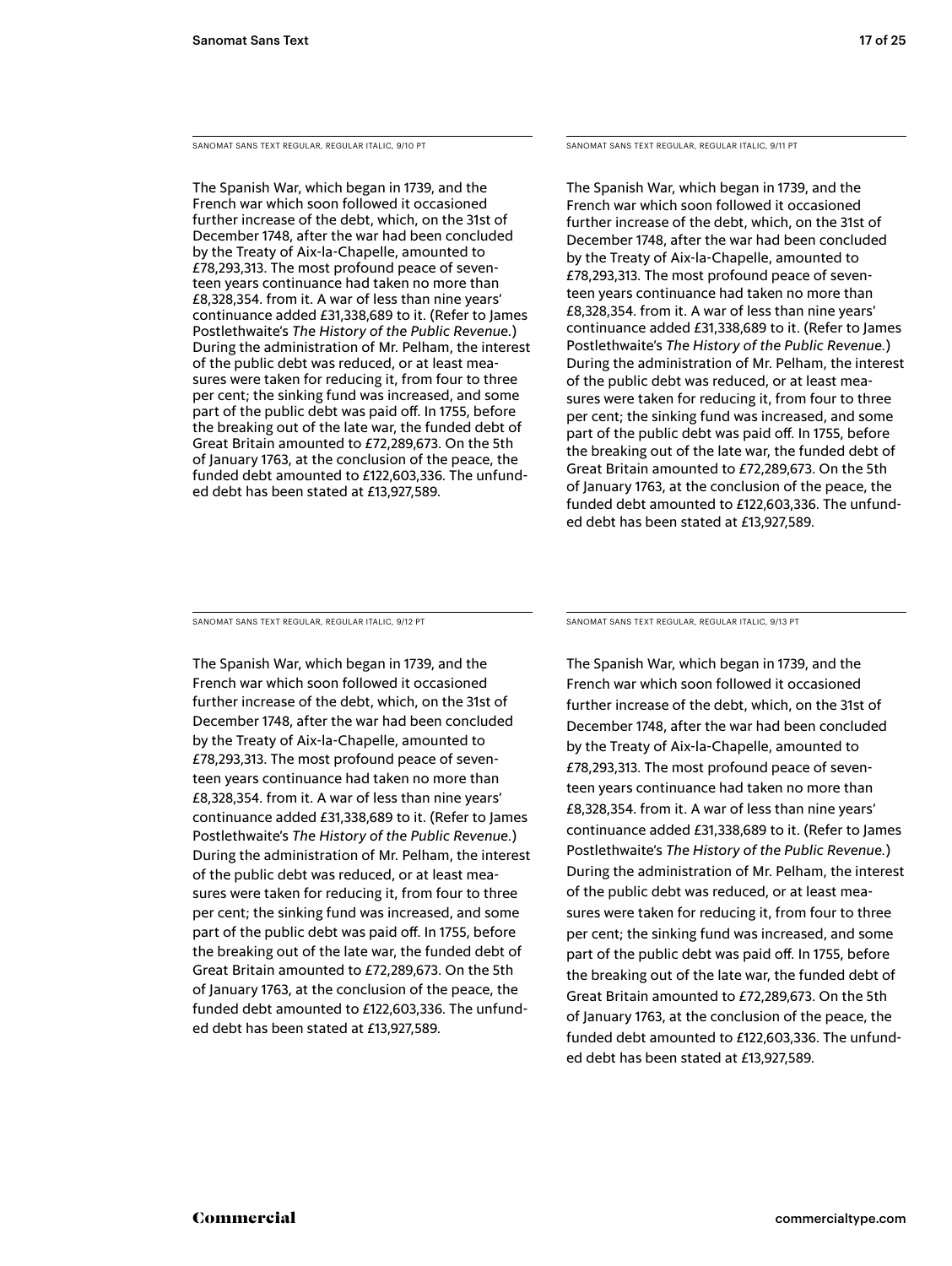ČESKÝ (CZECH) Sanomat Sans Text Regular, regular italic, 9/11 PT

Ačkoli klimšova nenapsala knih mnoho, přece zná ji ta naše četbychtivá mládež tuze dobře. Zná ji zejména z knih: Z jara do léta, Kniha báchorek, Paleček a Malenka, Z ráje, Rodinná skřínka a j., a pak z různých časopisů pro mládež, do nichž velice pilně přispívá. Její práce vesměs děti naše rády čítají, poněvadž skutečně vynikají vším, čeho se na dobré četbě žádá. Však Klimšova také pracuje s láskou, pracuje opravdově vážně a nevydá nic na světlo, co by důkladně nepodrobila soudu svému i soudu jiných. A to právě dodává jejím prácem té pravé ceny. Nuže seznammež se se životem této tiché a skromné pracovnice, seznammež se i s jejími pěknými spisy. Klimšova narodila se 7. dne měsíce prosince roku 1851. v Poličce. Otec její byl dosti zámožným a váženým měšťanem, měltě v Poličce dům a byl dlouhá léta členem obecního zastupitelstva, ba i městským radním. *Při domě měli Klimšovi zahrádku.* Něžná matka Bohumilčina milovala totiž velice květiny a při tom lnula také velikou láskou ku zvířatům. Byla dobra, o vše, ale zvláště o děti své starostliva, při tom pilna, šetrna a skoro až příliš skromna. Podobala se, zvláště v pozdějším svém věku, na vlas těm prostosrdečným

DEUTSCH (GERMAN) Sanomat Sans Text Regular, regular italic, 9/11 PT

Sehen wir das Gesamtbild unseres heutigen Lebens nur mit unseren Augen an, so können wir die Folgerung ziehen, daß dieses Gebilde einen chaotischen Charakter trägt, und es kann uns nicht wundern, daß diejenigen, welche sich in diesem scheinbaren Chaos unwohl fühlen, der Welt entfliehen oder sich in geistigen Abstraktionen verlieren wollen. Doch jedenfalls muß es uns klar sein, daß diese Flucht vor der Wirklichkeit ein ebenso großer Irrtum ist wie jene Anlehnung an den reinsten Materialismus. Weder die Flucht in das Mittelalter, noch der von verschiedenen Kunsthistorikern empfohlene Wiederaufbau des Olympos kann und die Lösung bringen. Unsere Zeit hat eine andere Mission zu erfüllen als die des Mittelalters und des Hellenismus. *Um die Aufgabe unserer Zeit richtig zu verstehen, ist es notwendig,* daß wir nicht nur mit unseren Augen, sondern vielmehr mit unseren innerlichen Sinnesorganen die Lebensstruktur erfassen. Haben wir einmal die Synthese des Lebens aus der Tiefe unseres Wesens gewonnen und als Inhalt von Kultur und Kunst anerkannt, so wird es uns nicht schwer fallen an Hand von Dokumenten, die uns die

DANSK (DANISH) Sanomat Sans Text Regular, regular italic, 9/11 PT

Der var en lille havfisk af god familie, navnet husker jeg ikke, det må de lærde sige dig. Den lille fisk havde attenhundrede søskende, alle lige gamle; de kendte ikke deres fader eller moder, de måtte straks skøtte sig selv og svømme om, men det var en stor fornøjelse; vand havde de nok at drikke, hele verdenshavet, føden tænkte de ikke på, den kom nok; hver ville følge sin lyst, hver ville få sin egen historie, ja det tænkte heller ingen af dem på. Solen skinnede ned i vandet, det lyste om dem, det var så klart, det var en verden med de forunderligste skabninger, og nogle så gruelig store, med voldsomme gab, de kunne sluge de attenhundrede søskende, men det tænkte de heller ikke på, for ingen af dem var endnu blevet slugt. *De små svømmede sammen, tæt op til hverandre,*  som sildene og makrellerne svømmer; men som de allerbedst svømmede i vandet og tænkte på ingenting, sank, med forfærdelig lyd, ovenfra, midt ned imellem dem, en lang, tung ting, der slet ikke ville holde op; længere og længere strakte den sig, og hver af småfiskene, som den ramte, blev kvast eller fik et knæk, som de ikke kunne forvinde. Alle småfisk, de store med, lige oppe fra

### ESPAÑOL (SPANISH) Sanomat Sans Text Regular, regular italic, 9/11 PT

En esta conferencia no pretendo, como en anteriores, definir, sino subrayar; no quiero dibujar, sino sugerir. Animar, en su exacto sentido. Herir pájaros soñolientos. Donde haya un rincón oscuro, poner un reflejo de nube alargada y regalar unos cuantos espejos de bolsillo a las señoras que asisten. He querido bajar a la ribera de los juncos. Por debajo de las tejas amarillas. A la salida de las aldeas, donde el tigre se come a los niños. Estoy en este momento lejos del poeta que mira el reloj, lejos del poeta que lucha con la estatua, que lucha con el sueño, que lucha con la anatomía; he huido de todos mis amigos y me voy con aquel muchacho que se come la fruta verde y mira cómo las hormigas devoran al pájaro aplastado por el automóvil. *Por las calles más puras del pueblo me encontraréis;* por el aire viajero y la luz tendida de las melodías que Rodrigo Caro llamó "reverendas madres de todos los cantares". Por todos los sitios donde se abre la tierna orejita rosa del niño o la blanca orejita de la niña que espera, llena de miedo, el alfiler que abra el agujero para la arracada. En todos los paseos que yo he dado por España, un poco cansado de catedrales, de piedras muertas, de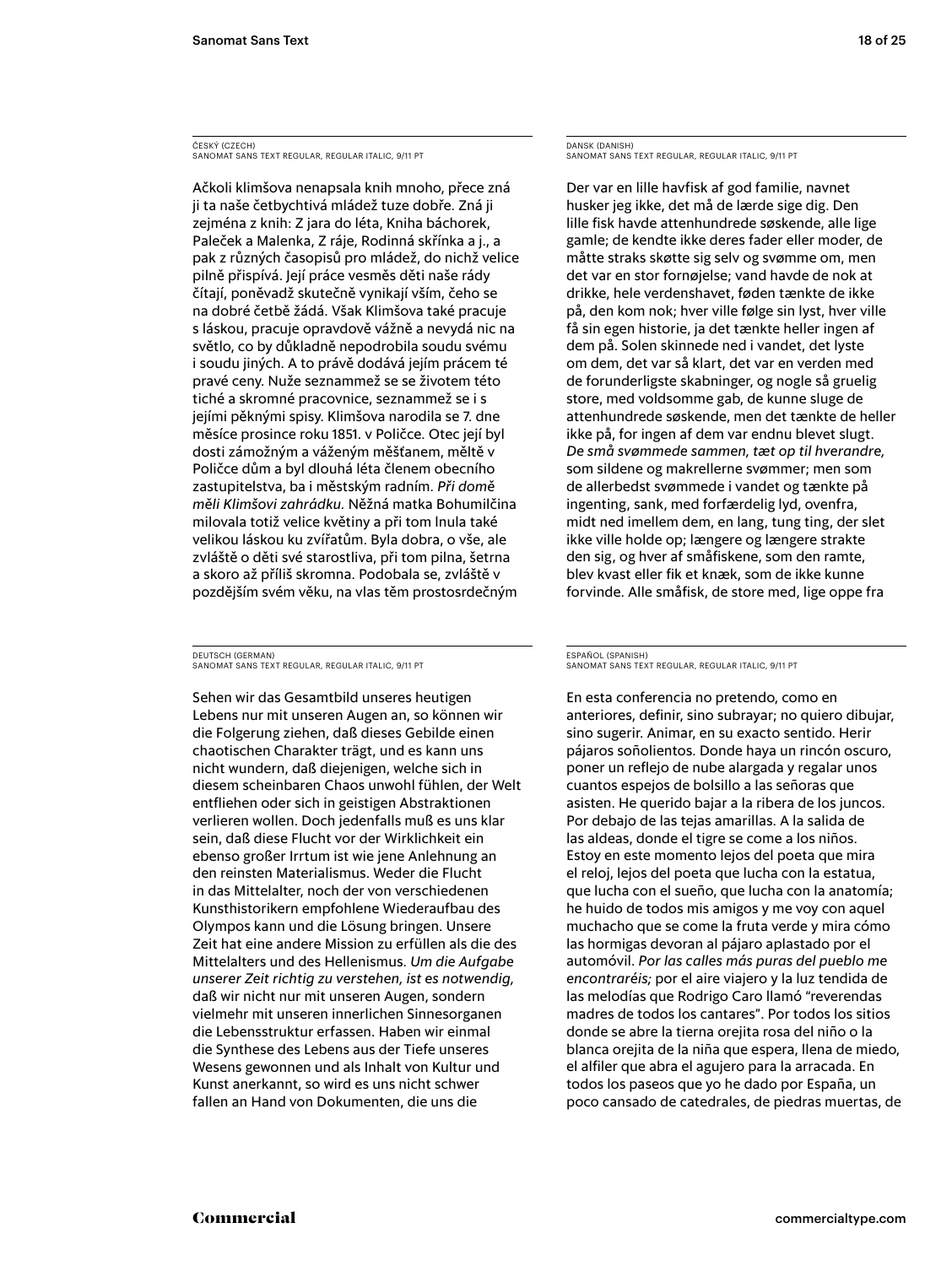FRANÇAIS (FRENCH) Sanomat Sans Text Regular, regular italic, 9/11 PT

Dada a son origine dans le dictionnaire. C'est terriblement simple. En français cela signifie «cheval de bois». En allemand «va te faire, au revoir, à la prochaine». En roumain «oui en effet, vous avez raison, c'est ça, d'accord, vraiment, on s'en occupe», etc. C'est un mot international. Seulement un mot et ce mot comme mouvement. Très facile à comprendre. Lorsqu'on en fait une tendance artistique, cela revient à vouloir supprimer les complications. *Psychologie Dada.* Allemagne Dada y compris indigestions et crampes brouillardeuses, littérature Dada, bourgeoisie Dada et vous, très vénérés poètes, vous qui avez toujours fait de la poésie avec des mots, mais qui n'en faites jamais du mot lui-même, vous qui tournez autour d'un simple point en poétisant. Guerre mondiale Dada et pas de fin, révolution Dada et pas de commencement. Dada, amis et soi-disant poètes, très estimés fabricateurs et évangélistes Dada Tzara, Dada Huelsenbeck, Dada m'dada, Dada m'dada, Dada mhm, dada dera dada, Dada Hue, Dada Tza. Comment obtenir la béatitude ? En disant Dada. Comment devenir célèbre? En disant Dada. D'un geste noble et avec des manières raffinées. Jusqu'à

MAGYAR (HUNGARIAN) Sanomat Sans Text Regular, regular italic, 9/11 PT

Hajnali két órakor a segédtiszt belépett a tábornok szobájába és jelentette, hogy a járőrök elindultak a hodricsi úton. Az asztalra állított petróleumlámpa körül szétteregetett tereprajzok és jelentések hevertek, rajtuk keresztbe dobva egy ezüstgombos lovaglópálca. A tábornok a szoba közepén állt és hideg arccal hallgatta a segédtiszt szavait. Kurtára nyírt szakála rőtesen csillogott a lámpafényben. *Aranykeretes szemüvege mögül jeges nyugalommal csillámlottak elő kék szemei.* Csupa energia volt ez a hat láb magas, karcsú ember, aki egy hónap előtt vette át a feldunai hadtest parancsnokságát. De most mégis, mintha valami fáradtságot vagy inkább fásultságot árultak volna el mozdulatai. Némán bólintott s mikor a segédtiszt mögött becsukódott az ajtó, kimerülten dobta magát a kopott díványra. Két nap óta mindig talpon volt s egyik izgalom a másik után érte. A Szélakna irányában fekvő főcsapat felé haladó ellenség már egy napi előnyt nyert a Zsarnócra kirendelt zászlóalj parancsnokának ügyetlensége folytán. Első felindulásában maga vette át a zászlóalj vezényletét s negyvennyolc óra óta egy percre le nem hunyta a szemét. Izgatta az is, hogy esetleg elvágják a derékhadtól, ha ugyan be

ITALIANO (ITALIAN) Sanomat Sans Text Regular, regular italic, 9/11 PT

Dapprima, ripetendendo l'errore commesso in gioventù, scrisse di animali che conosceva poco, e le sue favole risonarono di ruggiti e barriti. Poi si fece più umano, se così si può dire, scrivendo degli animali che credeva di conoscere. Così la mosca gli regalò una gran quantità di favole dimostrandosi un animale più utile di quanto si creda. In una di quelle favole ammirava la velocità del dittero, velocità sprecata perchè non gli serviva nè a raggiungere la preda nè a garantire la sua incolumità. Qui faceva la morale una testuggine. Un'altra favola esaltava la mosca che distruggeva le cose sozze da essa tanto amate. Una terza si meravigliava che la mosca, l'animale più ricco d'occhi, veda tanto imperfettamente. Infine una raccontava di un uomo che, dopo di aver schiacciato una mosca noiosa, le gridò: "Ti ho beneficata; ecco che non sei più una mosca". Con tale sistema *era facile di avere ogni giorno* la favola pronta col caffè del mattino. Doveva venire la guerra ad insegnargli che la favola poteva divenire un'espressione del proprio animo, il quale così inseriva la mummietta nella macchina della vita, quale un suo organo. Ed ecco come avvenne. Allo scoppio della guerra italiana, Mario

POLSKI (POLISH) Sanomat Sans Text Regular, regular italic, 9/11 PT

Od wczoraj jakiś niepokój panuje w uliczce. Stary Mendel dziwi się i częściej niż zwykle nakłada krótką łajkę patrząc w okno. Tych ludzi nie widział on tu jeszcze. Gdzie idą? Po co przystają z robotnikami, śpieszącymi do kopania fundamentów pod nowy dom niciarza Greulicha? Skąd się tu wzięły te obszarpane wyrostki? Dlaczego patrzą tak po sieniach? Skąd mają pieniądze, że idą w pięciu do szynku? Stary Mendel kręci głową, smokcząc mały, silnie wygięty wiśniowy cybuszek. *On zna tak dobrze tę uliczkę cichą. Jej fizjonomię, jej ruch.* jej głosy, jej tętno. Wie, kiedy zza którego węgła wyjrzy w dzień pogodny słońce; ile dzieci przebiegnie rankiem, drepcąc do ochronki, do szkoły; ile zwiędłych dziewcząt w ciemnych chustkach, z małymi blaszeczkami w ręku przejdzie po trzy, po cztery, do fabryki cygar na robotę; ile kobiet przystanie z koszami na starym, wytartym chodniku, pokazując sobie zakupione jarzyny, skarżąc się na drogość jaj, mięsa i masła; ilu wyrobników przecłapie środkiem bruku, ciężkim chodem nóg obutych w trepy, niosąc pod pachą węzełki, a w ręku cebrzyki, kielnie, liny. siekiery, piły. Ba, on i to nawet wie może. ile wróbli gnieździ się w gzymsach starego browaruktóry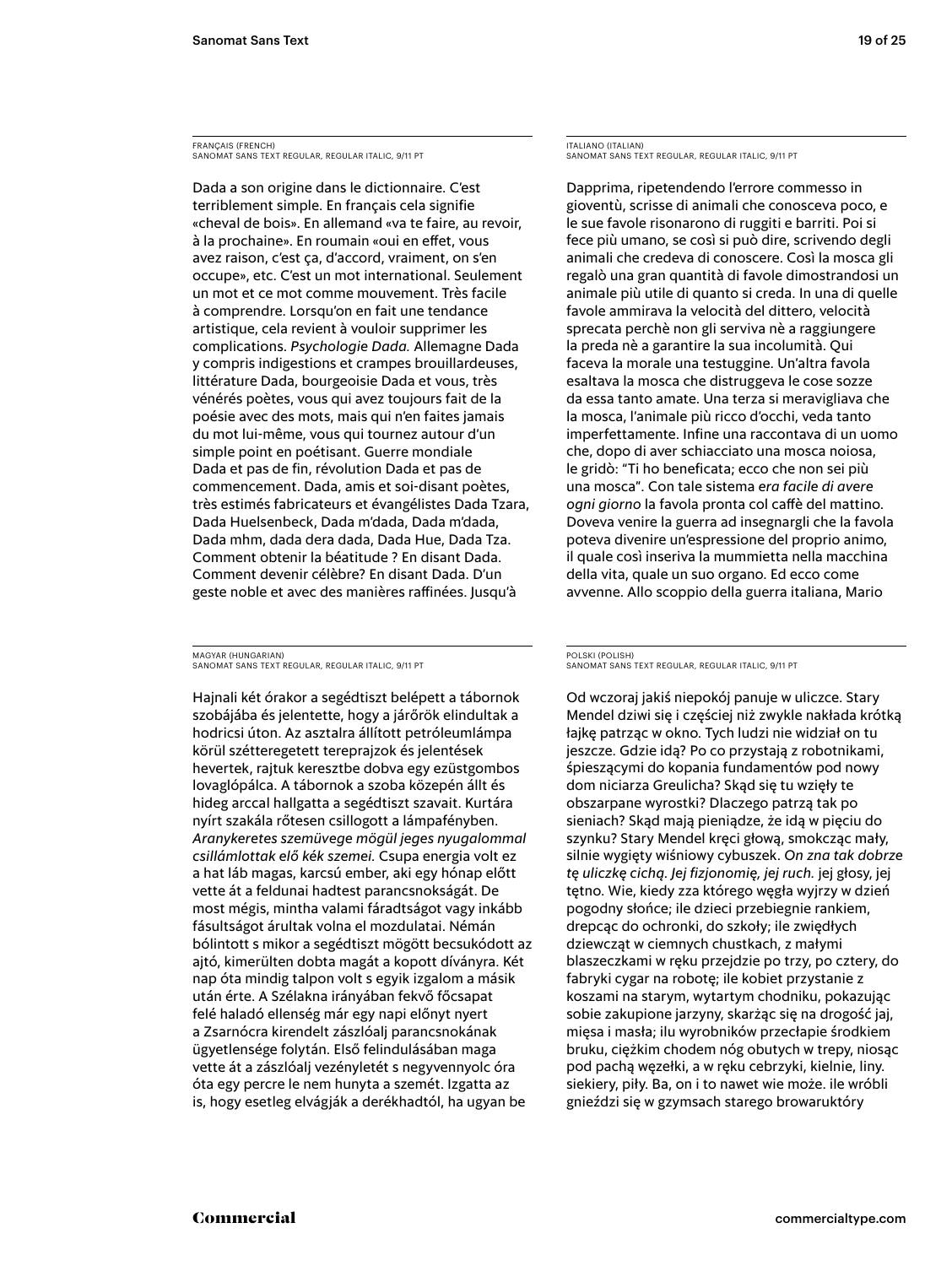PORTUGUÊS (PORTUGUESE) Sanomat Sans Text Regular, regular italic, 9/11 PT

D. Benedita levantou-se, no dia seguinte, com a idéia de escrever uma carta ao marido, uma longa carta em que lhe narrasse a festa da véspera, nomeasse os convivas e os pratos, descrevesse a recepção noturna, e, principalmente, desse notícia das novas relações com D. Maria dos Anjos. A mala fechavase às duas horas da tarde, D. Benedita acordara às nove, e, não morando longe (morava no *Campo da Aclamação*), um escravo levaria a carta ao correio muito a tempo. Demais, chovia; D. Benedita arredou a cortina da janela, deu com os vidros molhados; era uma chuvinha teimosa, o céu estava todo brochado de uma cor pardo-escura, malhada de grossas nuvens negras. Ao longe, viu flutuar e voar o pano que cobria o balaio que uma preta levava à cabeça: concluiu que ventava. Magnífico dia para não sair, e, portanto, escrever uma carta, duas cartas, todas as cartas de uma esposa ao marido ausente. Ninguém viria tentá-la. Enquanto ela compõe os babadinhos e rendas do roupão branco, um roupão de cambraia que o desembargador lhe dera em 1862, no mesmo dia aniversário, 19 de setembro, convido a leitora a observar-lhe as feições. Vê que não lhe dou Vênus; também não lhe dou Medusa. Ao contrário de

SVENSKA (SWEDISH) Sanomat Sans Text Regular, regular italic, 9/11 PT

Klockan var mellan åtta och nio den vackra majmorgonen, då Arvid Falk efter scenen hos brodern vandrade gatorna framåt, missnöjd med sig själv, missnöjd med brodern och missnöjd med det hela. Han önskade att det vore mulet och att han hade dåligt sällskap. Att han var en skurk, det trodde han icke fullt på, men han var icke nöjd med sig själv, han var så van att ställa höga fordringar på sig, och han var inlärd att i brodern se ett slags styvfar, för vilken han hyste stor aktning, nästan vördnad. Men även andra tankar döko upp och gjorde honom bekymrad. Han var utan pengar och utan sysselsättning. Detta senare var kanske det värsta ty sysslolösheten var honom en svår fiende, begåvad med en aldrig vilande fantasi som han var. *Under ganska obehagliga funderingar hade han kommit ner på Lilla Trädgårdsgatan;* han följde vänstra trottoaren utanför Dramatiska Teatern och befann sig snart inne på Norrlandsgatan; han vandrade utan mål och gick rätt fram; snart började stenläggningen bli ojämn, träkåkar efterträdde stenhusen, illa klädda människor kastade misstänksamma blickar på den snyggt klädde personen som så tidigt besökte deras kvarter och utsvultna hundar

SUOMI (FINNISH) Sanomat Sans Text Regular, regular italic, 9/11 PT

He olivat ystäviä ystävyydessä, joka oli läheisempää kuin veljeys. Nello oli pieni Ardennelainen — Patras suuri Flamandilainen. He olivat saman ikäisiä vuosilla mitattuna, mutta kuitenkin toinen oli vielä nuori, toinen oli jo vanha. He olivat asuneet yhdessä koko ikänsä; molemmat he olivat orpoja ja kurjia sekä saivat leipänsä samasta kädestä. Se oli ollut heidän siteensä alku, heidän ensimmäinen sympatian säikeensä; se oli vahvistunut päivä päivältä ja kasvanut heidän mukanaan kiinteänä ja erottamattomana niin, että he alkoivat rakastaa toisiansa erittäin paljon. Heidän kotinsa oli pieni mökki pienen *Flamandilaisen kylän reunalla*, peninkulman päässä Antverpenistä. Kylä sijaitsi leveiden laidunkaistaleiden ja viljavainioiden välissä, ja sen läpi virtaavan suuren kanavan reunamilla kasvoi pitkät rivit tuulessa taipuvia poppeleita ja tervaleppiä. Siinä oli parikymmentä maatilaa ja taloa, joiden ikkunaluukut olivat kirkkaan vihreät tai taivaansiniset ja katot ruusunpunaiset tai mustavalkoiset sekä seinät niin valkoisiksi maalatut, että ne loistivat auringossa kuin puhdas lumi. Kylän keskustassa oli tuulimylly pienellä sammalta kasvavalla rinteellä, se oli maamerkkinä kaikelle

### TÜRKÇE (TURKISH) Sanomat Sans Text Regular, regular italic, 9/11 PT

Sadık genç, araladığı kapıyı çekince, yine birden kararan sanduka sükunu içinde, İskender Paşa, galeyansız ibadetine başlardı. Artık dünyaya dair hiçbir ümidi kalmamıştı. İstediği yalnız bir iman selametiydi. Vâkıa korkak bir adam değildi. Ama, muhakkak bir ölümü her gün, her saat, her dakika, hatta her saniye beklemek… Onun cesaretini kırmış, sinirlerini zayıflatmıştı. Evet, ya kafası kesilecek, ya boğulacaktı! Düşündükçe, ensesinde soğuk bir satırın sarih temasını duyar gibi oluyordu. Bu sarih temas silinirken karşısına kendi boğuk hayali gelirdi; gözleri patlamış, kavuğu bir tarafa yuvarlanmış, boynu yağlı bir kement ile sıkılmış, ayağından pabuçları çıkmış, ipek kuşağı çözülmüş, karanlık, köpüklü ağzından siyah dili sarkmış bir naaş… İskender Paşa'nın yerde sürünen ölüsü! *Titrer, gözlerini oğuşturur, yine salât-ü selamlarını çekmeye başlardı.* Yakın akıbetinin bu uzvî hatırası o kadar bariz, o kadar kuvvetliydi ki… Çocukluğunun saf muhayyilesini süsleyen cennet bahçelerini, hûri, gılman alaylarını, Tûba ağacını, Sırat köprüsünü şimdi düşünemiyordu bile… Zihni durmuştu. Sinirleri, beyni pek yorgundu. Yemek yiyemiyordu. Boğazına kurşundan bir yumruk tıkanmıştı. Yalnız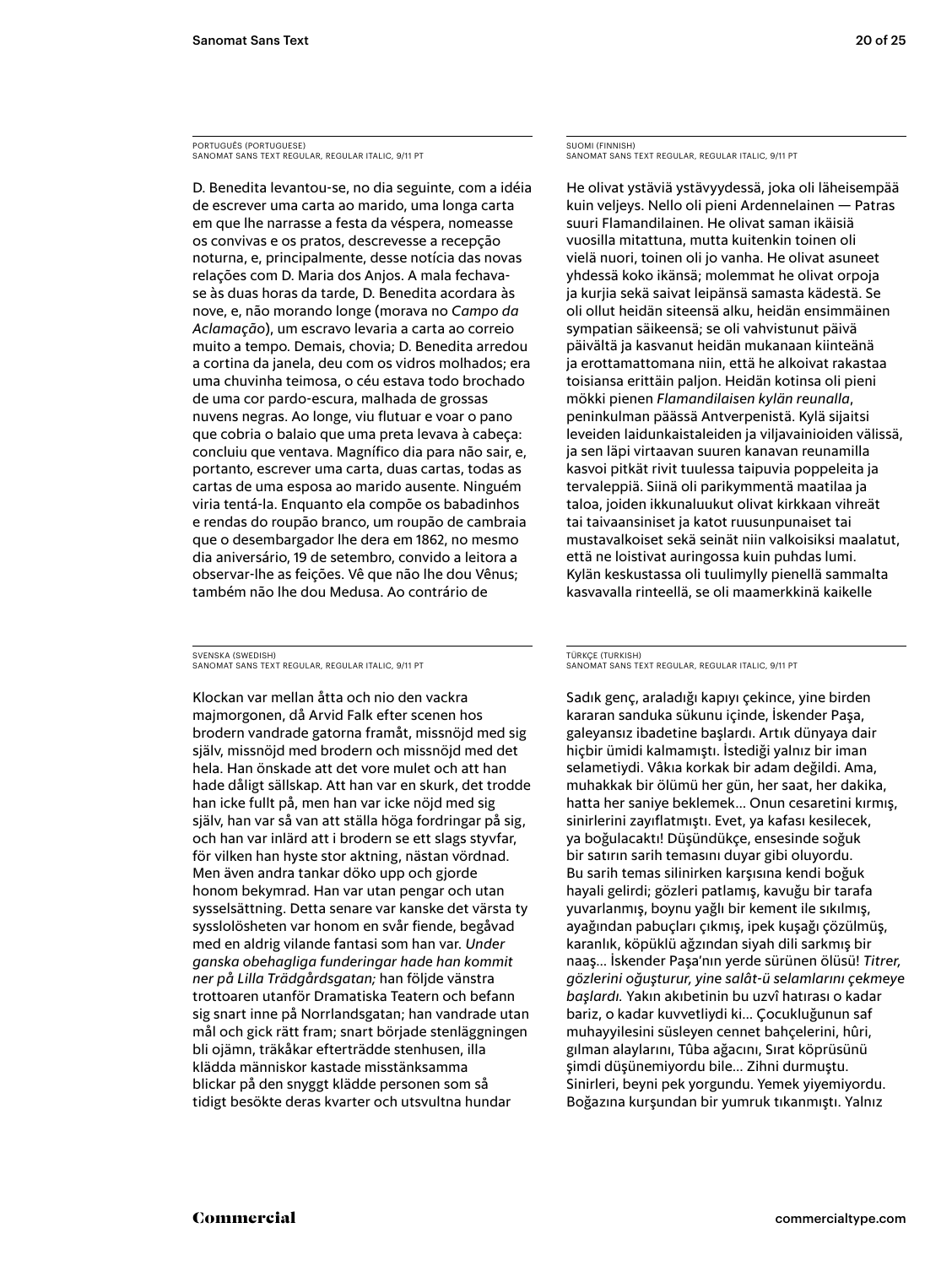| <b>UPPERCASE</b>                               | ABCDEFGHIJKLMNOPQRSTUVWXYZ                                                                                                    |  |  |  |  |
|------------------------------------------------|-------------------------------------------------------------------------------------------------------------------------------|--|--|--|--|
| LOWERCASE                                      | abcdefghijklmnopqrstuvwxyz                                                                                                    |  |  |  |  |
| STANDARD PUNCTUATION                           | i!¿?.,:;--—()[]{}/ \&@*""'′",«»⇔§•·¶†‡©®®™                                                                                    |  |  |  |  |
| ALL CAP PUNCTUATION                            | $i\dot{\zeta}$ ---()[]{}/ \@«» $\Omega$                                                                                       |  |  |  |  |
| <b>LIGATURES</b>                               | ff fi fl ffi ffl                                                                                                              |  |  |  |  |
| PROPORTIONAL LINING<br>default figures         | \$£€¥1234567890¢f%‰aº#°<+=-x÷>'"                                                                                              |  |  |  |  |
| <b>TABULAR LINING</b>                          | $$E$ $\\E$ $41234567890\%$ % $$+$ °<+=-x÷>                                                                                    |  |  |  |  |
| PREBUILT FRACTIONS                             | $\frac{1}{2}$ $\frac{1}{3}$ $\frac{2}{3}$ $\frac{1}{4}$ $\frac{3}{4}$ $\frac{1}{8}$ $\frac{3}{8}$ $\frac{5}{8}$ $\frac{7}{8}$ |  |  |  |  |
| <b>NUMERATORS &amp;</b><br><b>DENOMINATORS</b> | H1234567890/1234567890                                                                                                        |  |  |  |  |
| <b>SUPERSCRIPT &amp;</b><br><b>SUBSCRIPT</b>   | $H^{1234567890}$ $H_{1234567890}$                                                                                             |  |  |  |  |
| STYLISTIC ALTERNATES                           | JKMQ gkly KIJ ĝğġġķĺļľŀłýÿŷỳ                                                                                                  |  |  |  |  |
| <b>ACCENTED UPPERCASE</b>                      | ÁÂÀÄÅÃĂĀĄÅÆÆÇĆČĈĊĎĐĐÉÊÈËĔĒĘĞĜĢĠĦ<br>ĤIÍÎÌÏIĪJĨĬIĴĶŁĹĽĻĿÑŃŇŅ'nŊÓÔÒÖÕŐŌØØŒŔŘŖ<br>SSŠŚŞŜŞÞŤŢŦÚÛÙÜŬŰŨŲŮŨŴŴŴŴÝŶŶŸIJŽŹŻ             |  |  |  |  |
| ACCENTED LOWER CASE                            | áâàäåãăāąåææçćčĉċďđðéêèëĕēeęğĝġġħĥıíîìïiījĩ<br>ĭijŖłĺľŀñńňn'nŋóôòöõőōøǿœŕřŗßšśşŝṣþťţŧúûùüŭ<br>űūyůũẃŵẁẅýŷỳÿijžźż              |  |  |  |  |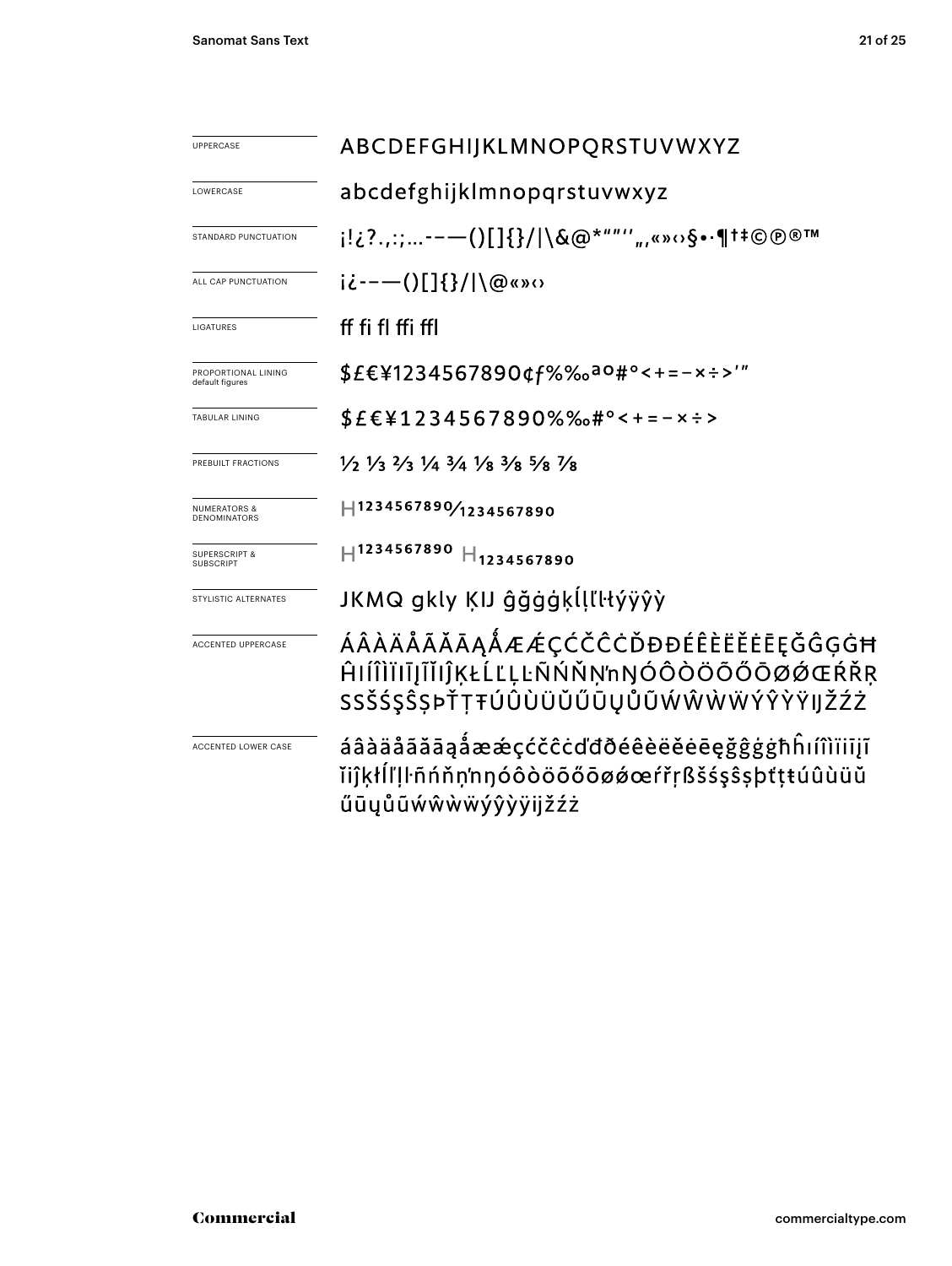| UPPERCASE                                    | ABCDEFGHIJKLMNOPQRSTUVWXYZ                                                                                                    |  |  |  |  |
|----------------------------------------------|-------------------------------------------------------------------------------------------------------------------------------|--|--|--|--|
| LOWERCASE                                    | abcdefghijklmnopgrstuvwxyz                                                                                                    |  |  |  |  |
| STANDARD PUNCTUATION                         | ¡!¿?.,:;--—()[]{}/ \&@*""'′",«»⇔§•∙¶†‡©℗®™                                                                                    |  |  |  |  |
| ALL CAP PUNCTUATION                          | $i\zeta$ - - - - ( )[ ] { } / $\log n$                                                                                        |  |  |  |  |
| LIGATURES                                    | ff fi fl ffi ffl                                                                                                              |  |  |  |  |
| PROPORTIONAL LINING<br>default figures       | <i>\$£€¥1234567890¢f%‰<sup>ao</sup>#°&lt;+=-×÷&gt;'"</i>                                                                      |  |  |  |  |
| <b>TABULAR LINING</b>                        | \$£€¥1234567890%‰#°<+=-×÷>                                                                                                    |  |  |  |  |
| PREBUILT FRACTIONS                           | $\frac{1}{2}$ $\frac{1}{3}$ $\frac{2}{3}$ $\frac{1}{4}$ $\frac{3}{4}$ $\frac{1}{8}$ $\frac{3}{8}$ $\frac{5}{8}$ $\frac{7}{8}$ |  |  |  |  |
| <b>NUMERATORS &amp;</b><br>DENOMINATORS      | H1234567890/1234567890                                                                                                        |  |  |  |  |
| <b>SUPERSCRIPT &amp;</b><br><b>SUBSCRIPT</b> | $H^{1234567890}$ $H_{1234567890}$                                                                                             |  |  |  |  |
| STYLISTIC ALTERNATES                         | JKMQ aadefgkluy ff fi fl ffi ffl<br>ĶIJ àáâãäåāăąåàáâãäåāäąåææďđ<br>eèéêëēĕėęěĝğġġķĺḷľŀłùúûüūūŭůűųýÿŷỳ                        |  |  |  |  |
| <b>ACCENTED UPPERCASE</b>                    | ÁÂÀÄÅÃĂĀĄÅÆÆÇĆČĈĊĎĐĐÉÊÈËĔĒĘĞĜĢĠĦ<br>ĤIÍÎÌÏĪJĨĬIĴĶŁĹĽĻĿÑŃŇŅ'nŊÓÔÒÖÕŐŌØØŒŔŘŖ<br>SSŠŚŞŜSÞŤTŦÚÛÙÜŬŰŨŲŮŨŴŴŴŴÝŶŶŸIJŽŹŻ              |  |  |  |  |
| ACCENTED LOWER CASE                          | áâàäåããããgåææçćčĉcďđðéêèëĕėēęğĝģġħĥıíîìïiī<br>įĩĭiĵķłĺľļŀñńňņ'nŋóôòöõőōøǿœŕřṛßšśşŝṣþťṭŧúûùü<br>ŭűūųůũẃŵẁẅýŷỳÿijžźż            |  |  |  |  |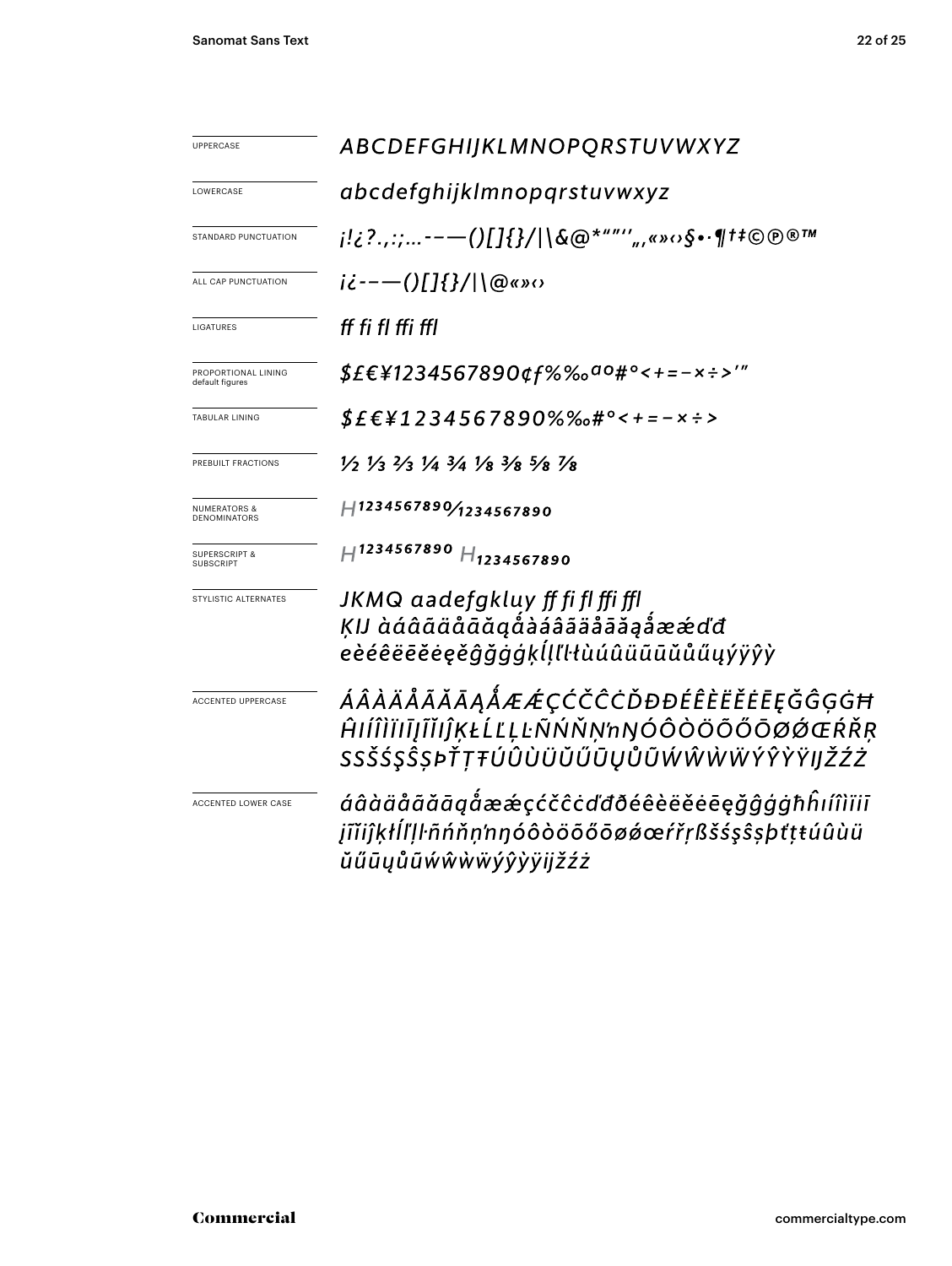| <b>OPENTYPE FEATURES</b><br>FAMILY WIDE                | <b>DEACTIVATED</b>          |                                    | <b>ACTIVATED</b>                               |                                          |  |
|--------------------------------------------------------|-----------------------------|------------------------------------|------------------------------------------------|------------------------------------------|--|
| ALL CAPS<br>opens up spacing, moves<br>punctuation up  | Glass @ [Only] \$190 / €150 |                                    | GLASS @ [ONLY] \$190 / €150                    |                                          |  |
| PROPORTIONAL LINING<br>default figures                 | Sale Price:<br>Originally:  | \$3,460 €1,895<br>¥7,031 £9,215    | Sale Price:<br>Originally:                     | \$3,460 €1,895<br>¥7,031 £9,215          |  |
| <b>TABULAR LINING</b>                                  | Sale Price:<br>Originally:  | \$3,460 €1,895<br>¥7,031 £9,215    | Sale Price:<br>Originally:                     | $$3,460 \text{ €}1,895$<br>¥7,031 £9,215 |  |
| <b>FRACTIONS</b><br>ignores numeric date format        | 21/03/10 and 21/18 460/920  |                                    | 21/03/10 and 21/18 469/920                     |                                          |  |
| SUPERSCRIPT/SUPERIOR                                   |                             | $x158 + y23 \times z18 - a4260$    | $x^{158} + y^{23} \times z^{18} - a^{4260}$    |                                          |  |
| SUBSCRIPT/INFERIOR                                     |                             | $x158 \div y23 \times z18 - a4260$ | $X_{158} \div Y_{23} \times Z_{18} - A_{4260}$ |                                          |  |
| <b>DENOMINATOR</b><br>for making arbitrary fractions   |                             | 0123456789 0123456789              | 0123456789 0123456789                          |                                          |  |
| <b>NUMERATOR</b><br>for making arbitrary fractions     |                             | 0123456789 0123456789              | 0123456789 0123456789                          |                                          |  |
| <b>I ANGUAGE FFATURE</b><br>Română (Romanian) s accent |                             | ÎNSUȘI conștiința științifice      | INSUSI constiința științifice                  |                                          |  |
|                                                        |                             |                                    |                                                |                                          |  |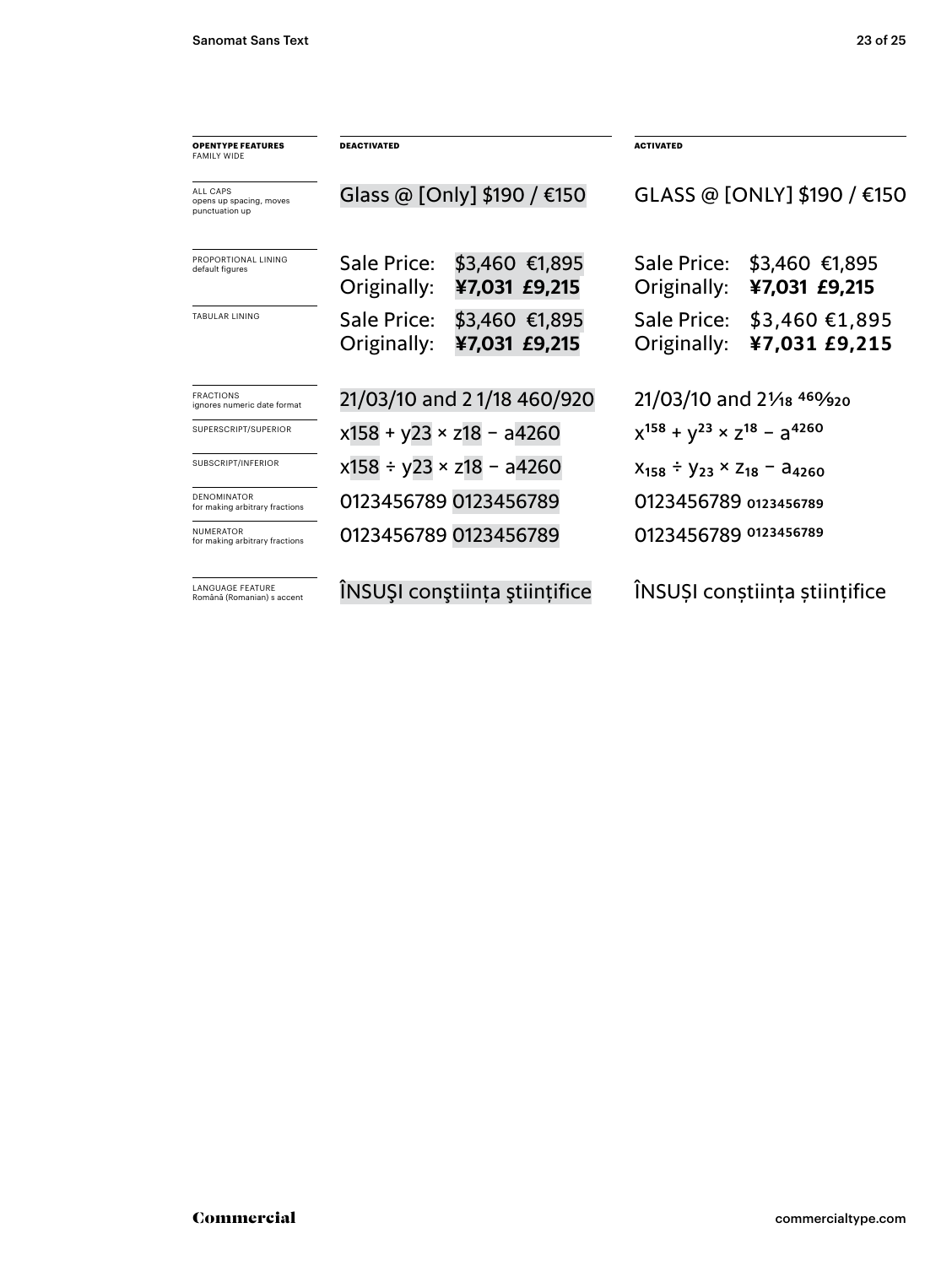# **opentype FEATUREs** roman

STYLISTIC SET 01 alternate K k y

STYLISTIC SFT 03 alternate M STYLISTIC SET 04<br>alternate J Q

STYLISTIC SFT 05 alternate g

STYLISTIC SET 06 alternate g, alternate italic a

STYLISTIC SET 08 alternate

STYLISTIC ALTERNATES **Illustrator/Pho** 

# **opentype FEATUREs** Italic

STYLISTIC SET 01 alternate K k y STYLISTIC SET 03 alternate M

STYLISTIC SET 06 STYLISTIC SET 04 alternate J Q

alternate a STYLISTIC SFT 08

alternate l STYLISTIC SET 09

alternate e STYLISTIC SET 10

alternate a

STYLISTIC SET 11 alternate a d e f l u

STYLISTIC ALTERNATES Illustrator/Photoshop

**DEACTIVATED ACTIVATED**

Reykjavík's Bespoke Knitwear Reykjavík's Bespoke Knitwear Massive Mechanics Modeling Massive Mechanics Modeling Sterling *legacy* of King James Sterling *legacy* of King James Builders elevate pulley's bulk Builders elevate pulley's bulk Mapping King Jackson Valley Mapping King Jackson Valley Bigger gains in grand bargain Bigger gains in grand bargain Quantifiable January Queues Quantifiable January Queues

### **DEACTIVATED ACTIVATED**

*Massive Mechanics Modeling Massive Mechanics Modeling Quantifiable January Queues Quantifiable January Queues Breakable panes fuel enquiry Breakable panes fuel enquiry King James almost abdicates King James almost abdicates France drawing a line in sand France drawing a line in sand Builders elevate bulky pulley Builders elevate bulky pulley James M King fled very quick James M King fled very quick Nearly a dozen new flu cases*

*Reykjavík's Bespoke Knitwear Reykjavík's Bespoke Knitwear Nearly a dozen new flu cases*